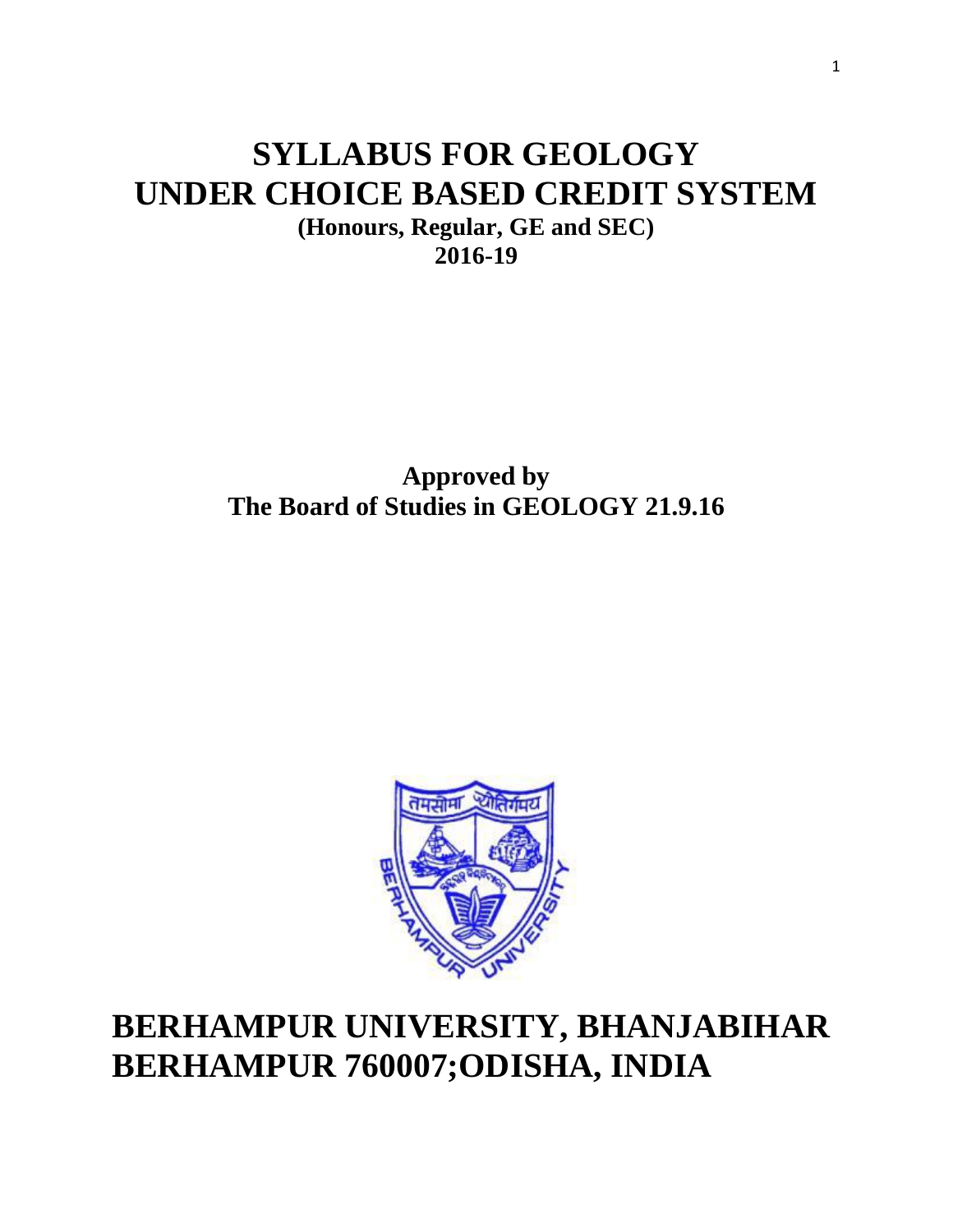## **Syllabus for B.Sc. Geology(Hons),Six semester Course under CBCS**

## **CORE COURSE STRUCTURE**

## **(2016-17, 17-18, 18-19)**

## **I YEAR**

| <b>SEMESTER</b> | cc      | <b>TITLE</b>           | <b>UNIT</b>                        | <b>CREDIT</b>  |
|-----------------|---------|------------------------|------------------------------------|----------------|
|                 | Code/No |                        |                                    |                |
|                 | $CC-1$  | Earth System           | U-1 Planet Earth                   |                |
|                 |         | Science                | U-2 Geotectonics                   |                |
|                 |         |                        | U-3 Marine Geology                 | 4              |
|                 |         |                        | U-4 Soil                           |                |
|                 |         | Practical              |                                    | $\overline{2}$ |
|                 | $CC-2$  | <b>Mineral Science</b> | U-1 Introduction to Minerals       |                |
|                 |         |                        | U-2 Rock forming Minerals          | 4              |
|                 |         |                        | U-3 Crystallography                |                |
|                 |         |                        | U-4 Mineral optics                 |                |
|                 |         | Practical              |                                    | $\overline{2}$ |
|                 |         |                        |                                    |                |
| $\mathbf{I}$    | $CC-3$  | Elements of            | U-1 Concept of Geochemistry        |                |
|                 |         | Geochemistry           | U-2 Layered structure of earth and |                |
|                 |         |                        | geochemistry                       | 4              |
|                 |         |                        | U-3 Geochemistry of Solid Earth    |                |
|                 |         |                        | U-4 Cosmic abundance of element    |                |
|                 |         | Practical              |                                    | $\overline{2}$ |
|                 | $CC-4$  | Structural             | U-1 Stress and Strain in Rocks     |                |
|                 |         | Geology                | U-2 Folds                          | 4              |
|                 |         |                        | U-3 Joints and Fault               |                |
|                 |         |                        | U-4 Unconformity, foliation and    |                |
|                 |         |                        | Lineation                          |                |
|                 |         | Practical              |                                    | $\overline{2}$ |
|                 |         |                        |                                    |                |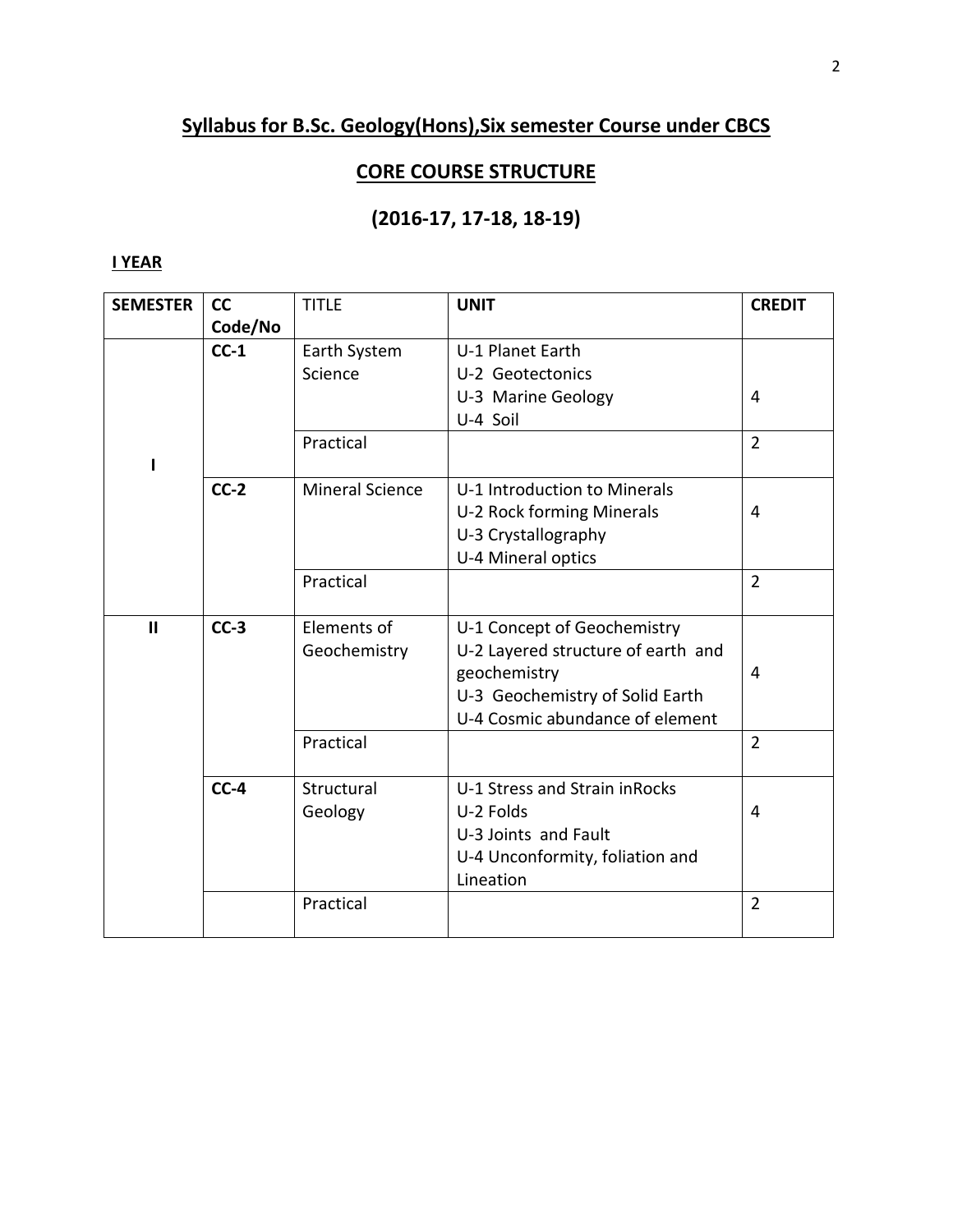## **II YEAR**

| <b>SEMESTER</b> | cc      | <b>TITLE</b>             | <b>UNIT</b>                  | <b>CREDIT</b>  |
|-----------------|---------|--------------------------|------------------------------|----------------|
|                 | Code/No |                          |                              |                |
|                 | $CC-5$  | <b>Igneous Petrology</b> | U-1 Concept of igneous       |                |
|                 |         |                          | petrology                    |                |
|                 |         |                          | U-2 Forms, Structure and     | 4              |
|                 |         |                          | Texture                      |                |
|                 |         |                          | U-3 Phase diagram and        |                |
| III             |         |                          | petrogenesis                 |                |
|                 |         |                          | U-4 Petrogenesis of of       |                |
|                 |         |                          | igneous rocks                |                |
|                 |         | <b>Practical</b>         |                              |                |
|                 |         |                          |                              |                |
|                 | $CC-6$  | Sedimentology            | U-1 Origin of Sediments      |                |
|                 |         |                          | U-2 Sedimentary              | 4              |
|                 |         |                          | Environment                  |                |
|                 |         |                          | U-3 Sedimentary Texture      |                |
|                 |         |                          | and structure                |                |
|                 |         |                          | U-4 petrography              |                |
|                 |         | <b>Practical</b>         |                              | $\overline{2}$ |
|                 | $CC-7$  | Palaeontology            | U-1 Fossilisation and fossil |                |
|                 |         |                          | record                       |                |
|                 |         |                          | U-2 Invertibrates            | 4              |
|                 |         |                          | U-3 Paleobotany              |                |
|                 |         |                          | U-4 Micropalaeontology       |                |
|                 |         |                          | and Utility of fossils       |                |
|                 |         | <b>Practical</b>         |                              | $\overline{2}$ |
|                 | $CC-8$  | <b>Metamorphic Rocks</b> | U-1 Metamorphism             |                |
|                 |         |                          | U-2 Facies and grades        |                |
|                 |         |                          | U-3 Regional and Contact     | 4              |
|                 |         |                          | metamorphism                 |                |
|                 |         |                          | U-4 Metamorphic Rocks        |                |
|                 |         | <b>Practical</b>         |                              | $\overline{2}$ |
|                 | $CC-9$  | Stratigraphy             | U-1 principles of            |                |
|                 |         |                          | stratigraphy                 |                |
|                 |         |                          | U-2 Precambrian              | 4              |
|                 |         |                          | Strtigraphy                  |                |
|                 |         |                          | U-3 Phanerozoic              |                |
|                 |         |                          | Sratigraphy                  |                |
|                 |         |                          | U-4 Sratigraphic Boundaries  |                |
|                 |         | <b>Practical</b>         |                              | 2              |
|                 | $CC-10$ | Hydrogeology             | U-1 introduction and basic   |                |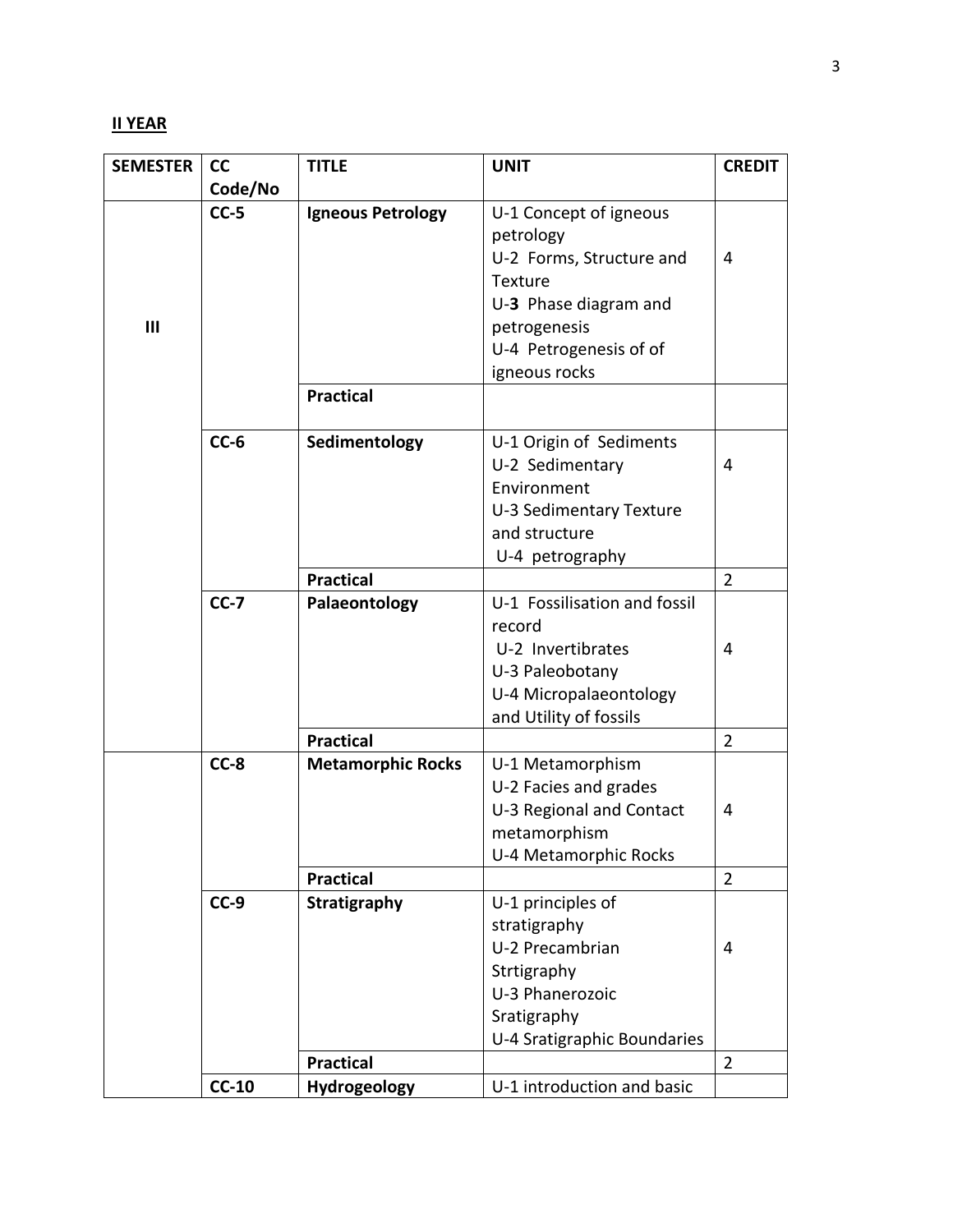| IV |                  | Concept               |   |
|----|------------------|-----------------------|---|
|    |                  | U-2 Ground water Flow | 4 |
|    |                  | U-3 Ground water      |   |
|    |                  | exploration           |   |
|    |                  | U-4 ground water      |   |
|    |                  | management            |   |
|    | <b>Practical</b> |                       |   |

## **III YEAR**

| <b>SEMESTER</b> | cc      | <b>TITLE</b>               | <b>UNIT</b>                 | <b>CREDIT</b>  |
|-----------------|---------|----------------------------|-----------------------------|----------------|
|                 | Code/No |                            |                             |                |
|                 | $CC-11$ | <b>Economic Geology</b>    | U-1 Ore and Gangue          |                |
|                 |         |                            | U-2 Prcesses Of             |                |
|                 |         |                            | Formation of                | $\overline{4}$ |
|                 |         |                            | Ore deposits                |                |
|                 |         |                            | U-3 MetallicMineral         |                |
| V               |         |                            | Deposits In India           |                |
|                 |         |                            | U-4 Industrial and Atomic   |                |
|                 |         |                            | Mineral in India            |                |
|                 |         | <b>Practical</b>           |                             |                |
|                 |         |                            |                             |                |
|                 | $CC-12$ | Geomorphology              | U-1 Introduction to         |                |
|                 |         |                            | geomorphology               | $\overline{4}$ |
|                 |         |                            | U-2 Surficial Processes in  |                |
|                 |         |                            | geomorphology               |                |
|                 |         |                            | U-3 land forms and          |                |
|                 |         |                            | prcesses                    |                |
|                 |         |                            | U-4 overview of Indian      |                |
|                 |         |                            | Geomorphology               |                |
|                 |         | <b>Practical</b>           |                             | $\overline{2}$ |
|                 |         |                            |                             | $\overline{2}$ |
|                 | $CC-13$ | <b>Remote Sensing</b>      | U-1 Photogeology            |                |
|                 |         |                            | U-2 Remotesensing           |                |
|                 |         |                            | U-3 Digital image Prcessing | 4              |
|                 |         |                            | U-4 Geographical            |                |
| VI              |         |                            | Information system          |                |
|                 |         |                            | and GPS                     |                |
|                 |         | <b>Practical</b>           |                             | $\overline{2}$ |
|                 | $CC-14$ | <b>Engineering Geology</b> | U-1 Geology vs Engineering  |                |
|                 |         |                            | U-2 Engineering             | $\overline{4}$ |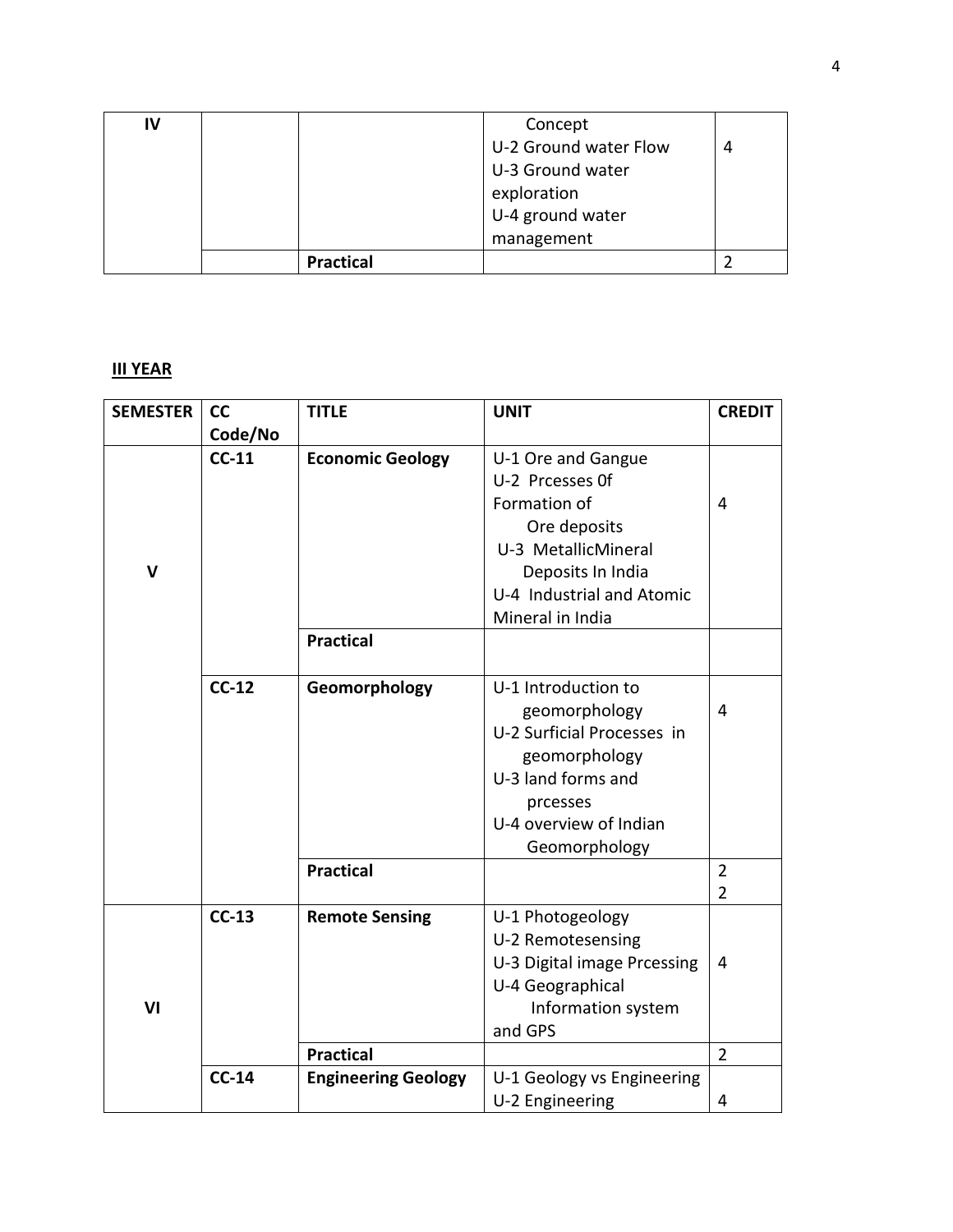|  |                  | Foundation<br>U-3 Rock mechanics<br>U-4 Building Stones |  |
|--|------------------|---------------------------------------------------------|--|
|  | <b>Practical</b> |                                                         |  |

#### **GEOLOGY (HONOURS)**

#### **SEMESTER – I**

#### **Paper CC1 – EARTH SYSTEM SCIENCE (6 Credits)**

#### **Unit I: Planet Earth**

Introduction to various branches of Earth Sciences. General characteristics and origin of universe , and its Planet. The terrestrial and Jovian planets. Meteorites and Asteroids. Earth in the solar system- Origin ,Size, shape, mass, density, rotational and revolution parameter's and its age. Interior of the Earth- formation of core ,mantle, crust. Convection in Earths core and production of its magnetic field. Mechanical layering of the Earth.

#### **Unit II: Geotectonics**

Concept of continental drift, plate tectonics, sea-floor spreading, apostasy.

Earthquake and earthquake belts. Volcanoes - types, products and their distribution.

#### **Unit III: Marine Geology**

Tectonic Feature in Ocean: Relief of the ocean floor, Geodynamics ,elements of Earth- Mid oceanic ridges, transform fault, and Island arcs Marine sediments, Coral leaf and Marine Mineral Resources.

#### **Unit IV: Soil**

Process of formation of Soils, Soil profile and Soil types

#### **Practical(2credits)**

Detail study of topographic sheets and preparation of physiographic description of an area

Study of contour patterns and drawing of profile

Study of seismic profile of a specific area and its interpretation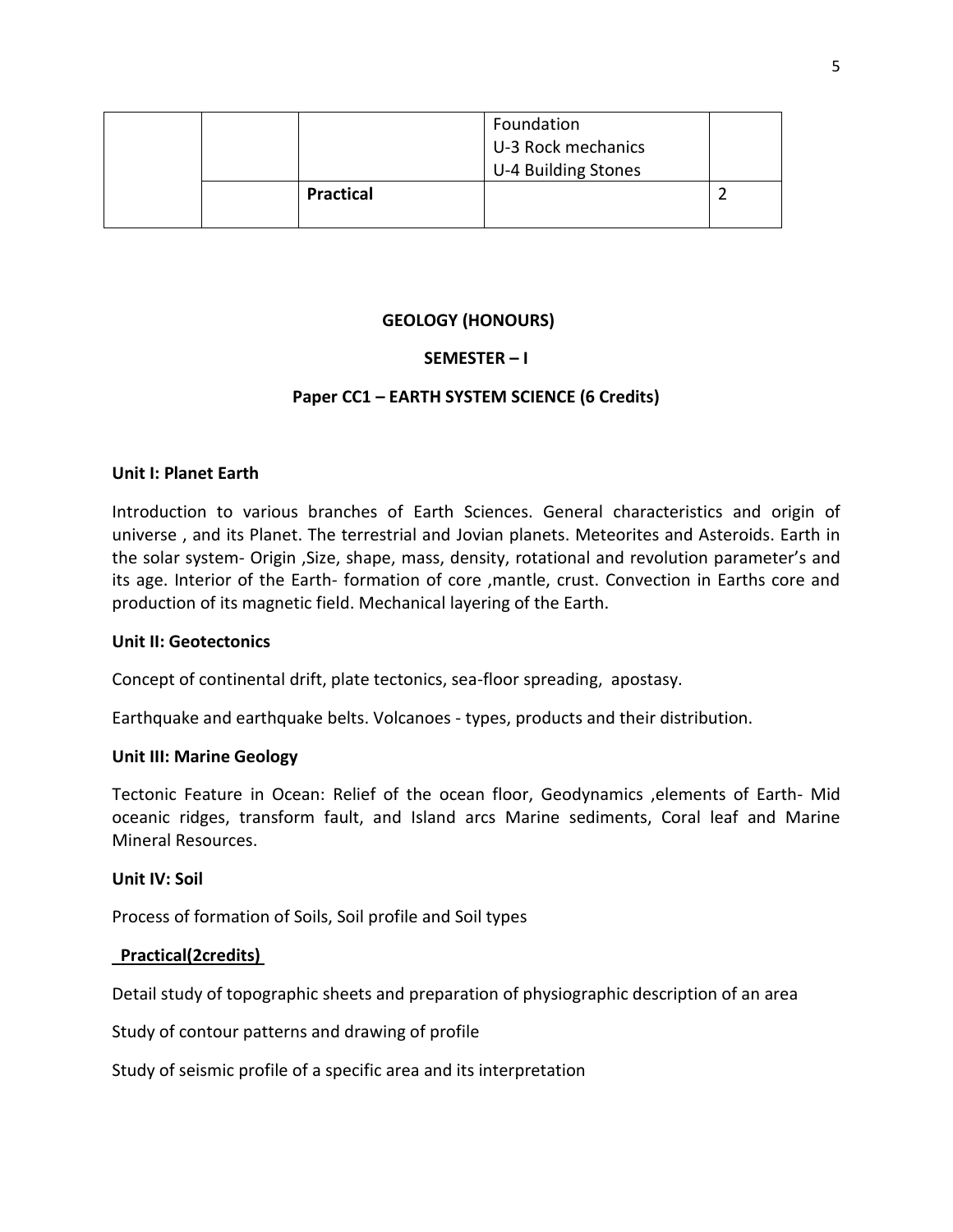#### **Suggested Readings**

- 1. P.M.D.DUFF & D.DUFF. Holme's principles of physical geology
- 2. C.Emiliani.Planet earth:cosmology,geology and the evolution of life and environment.cambridge university press.
- 3. M.G.Gross.Oceanography: Aview of the Earth
- 4. A.Dasgupta(2006) An introduction to Earth Science,World Press,Kolkata.
- 5. G.B.Mahaptra ,A Text Book of Physical geology
- 6. K.Sddhartha , The Earth's Dynamic Surface ,Kisalaya publication

#### **GEOLOGY (HONOURS)**

#### **SEMESTER – I**

#### **Paper CC 2 – MINERAL SCIENCE (6 Credits)**

#### **Unit I: Introduction to Mineralogy**

Minerals – definition and classification, physical properties, Silicate and non-silicate structure (CCP and HCP). Concept of unit cell and space lattice

#### **Unit II: Silicate minerals**

Physical ,Chemical and Optical properties of Silicate minerals – Olivine, Pyroxene, Amphibole, Garnet, Felspar, Felspathoid, Silica and Mica and Non-Silicate mineral groups- Carbonate, Phosphate, Sulphate, Oxide

#### **Unit III: Crystallography**

 Elementary idea s about crystal morphology in relation to internal structures, crystal parameters and indices, crystal symmetry and classification of crystals into six systems,stereographic projections of symmetry elements and forms, twinning .

#### **Unit IV: Mineral Optics**

Nature of light and principles of optical mineralogy-Isotropism, Double refraction, Polarisation Anisotropism, Pleochroism, Interference colour, birefrigence, Optic axis, Accessory plate, ,Extinction, Exinction angle,Uniaxial Interference figure, Optic Sign, Introduction to the Nicol Prism-construction, principles and uses. petrological microscope and identification of common rock forming minerals.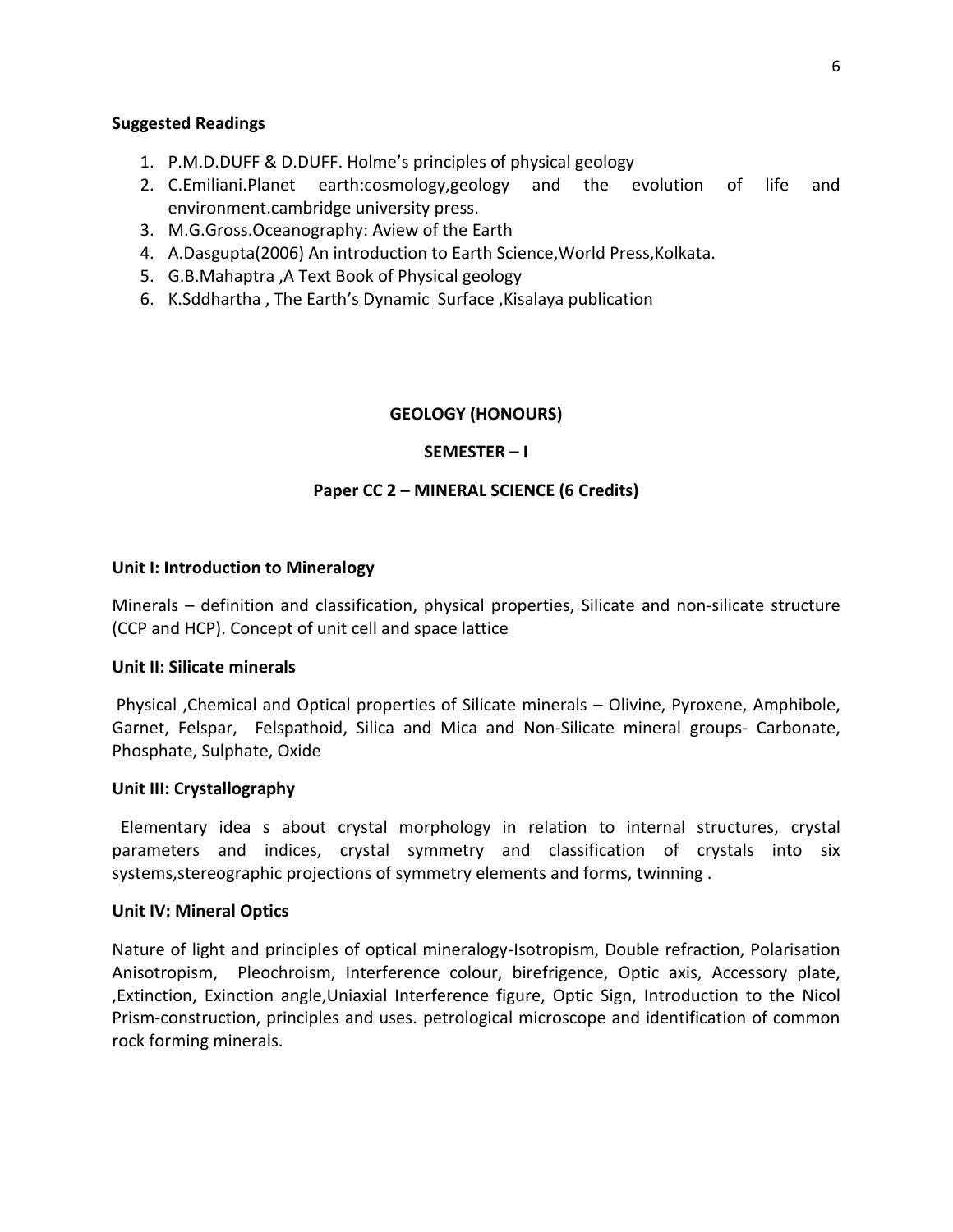#### **Practical(2credits)**

Study and identification of crystal models

Stereographic projection of crystal models

Megascopic identification of rock forming minerals as given in theory

Microscopic identification of rock forming minerals

Measurement of extinction angle and order of interference colour

#### **SUGGESTED READING:**

- 1. Klein, C. Dutrow, B. Dwight, J.& Klein, C.(2007). The 23<sup>rd</sup> Editiopn of the Manual of Mineral Science (after james D.Dana). J.Wiley & Sons.
- 2. Kerr, P.F. (1959). Optical Mineralogy. McGraw-Hill.
- 3. Verma, P.K. (2010).Optical Mineralogy (Four Colour). Ane Books Pvt Ltd.
- 4. Deer, W.A. Howie, R.A. & Zussman An introduction to bthe rock forming minerals (vol 696).London:Longman

#### **GEOLOGY (HONOURS)**

#### **SEMESTER – II**

#### **Paper CC 3–Elements of Geochemistry (6 Credits)**

#### **UNIT 1: Concept of Geochemistry**

 Introduction to properties of elements: The Periodic table,Chemical bonding,states of matter and atomic environment of elements,geochemical classification of elements.

#### **UNIT-2: Layered Structure Of Earth And Geochemistry**

 Composition of different Earth reservoirs and nuclides and radioactivity,conservation of mass,isotopic and elemental fractionation , concept of radiogenic isotopes in geochronology and isotropic tracers.

#### **UNIT 3: Element transport**

 Advection and diffusion; Chromatography,Aqueous geochemistry-basic concept and speciation in solution,Eh,PH,relations Elements of marine chemistry, mineral reactions – diagenesis and hydrothermal reactions.

#### **UNIT 4: Geochemistry of solid Earth**

 The solid earth-geochemical variability of magma and its products,the earth in the solar system, the formation of solar system,composition of bulk silicate Earth , Meteorites.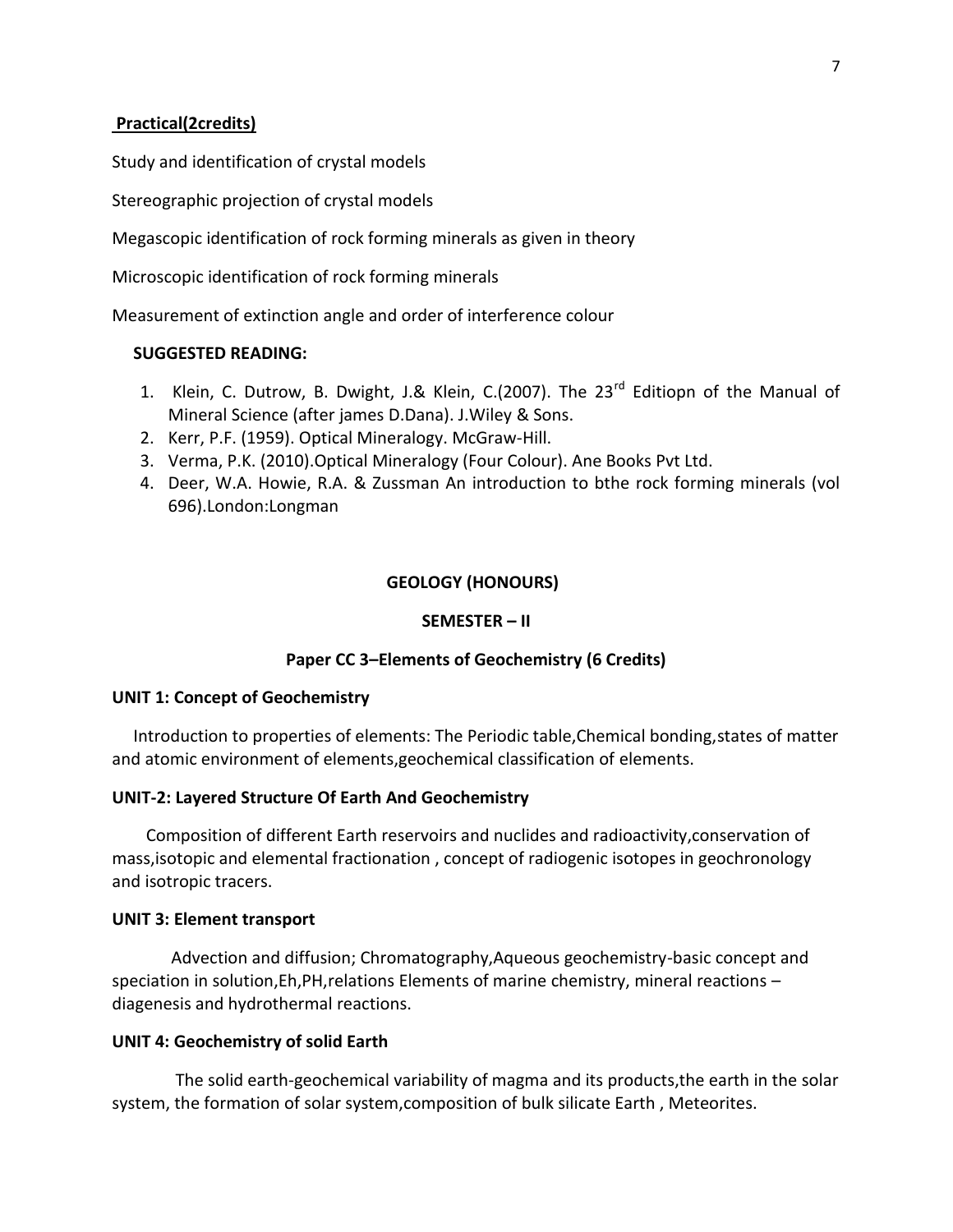### **Practical (Credit 2 )**

Types of geochemical data analysis and interpretation of common geochemical plots. Geochemical analysis of geological samples.

#### **SUGGESTED READINGS:**

1.B.Mason, Principles of Geochemistry.3 rd edition,Wiley New York

2.H.Rollinson, Using geochemical data-evaluation, presentation and interpretation.2<sup>nd</sup> edition.Publisher Longman Scientific & Technical.

3.J.V.Walther, Essentials Of geochemistry . Jones & Bartlett publisher.

4.F.Albarede.Geochemistry :an introduction.Cambridge University press.

5.Faure, Gunter and Teresa .Mensing.Isotopes :Principles and Application ,Wiley India pvt ltd.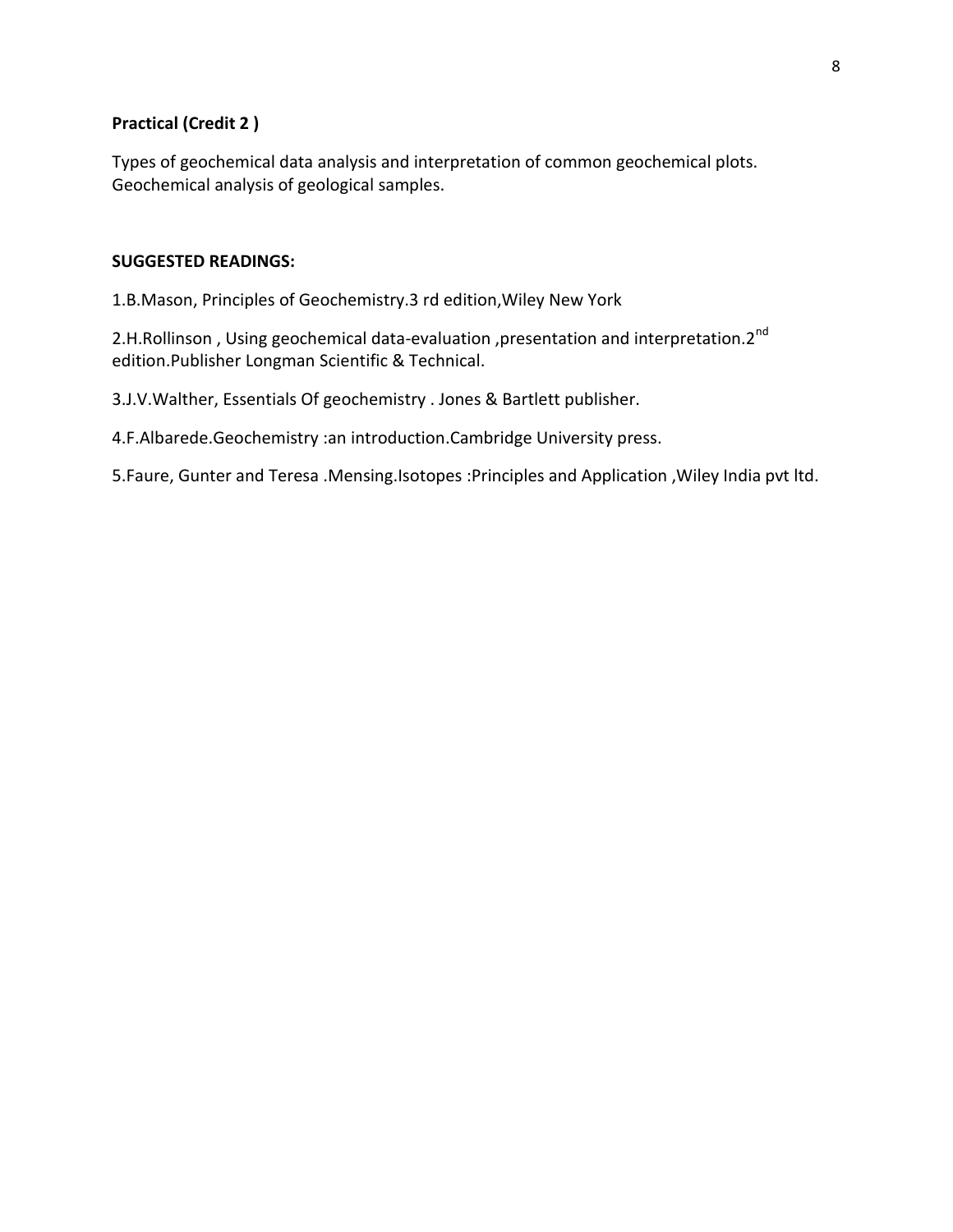## **GEOLOGY (HONOURS)**

## **SEMESTER – II**

## **Paper CC 4– STRUCTURAL GEOLOGY (6 Credits)**

## **UNIT 1: Structure and Topography**

Effects of topography on structural features,Topographic and structural maps;Importance representative factors of the map

## **UNIT 2: Stress and Strain in rocks**

Concept of rock deformation :stress and strain in rocks , strain eiiipses of different types and their geological significance.Planar and linear structures ; Concept of dip and strike ;Outcrop patterns of different structures.

## **UNIT 3: Folds ,Faults and Joints**

Fold morphology;Geometric and genetic classification of fold ;Introduction to the mechanics of folding:Buckling ,Bending,Flexure slip and flow folding,Types of joints.Geometric and genetic classification of faults.Effects of faulting on the outcrops.Geologic/geomorphic criteria for recognisation of faults and fault plane solutions.

## **UNIT 4: Unconformities, Foliation and Lineation**

Unconformities : types and recognition in the field , Description and origin of foliation :axial plane cleavage and its tectonic significance.Description and origin of lineation and relationship with the major structures.

## **Practical ( Credit 2)**

Basic idea of topographic contours. Topographic sheets of various scales. Introduction to geological maps: Lithologcal and Structural maps, Structural contouring and 3-point problems of dip and strke. Drawing profile sections and interpretation of geological maps of different

## **SUGGESTED READINGS:**

- 1. G.R. Davis,Structural Geology Rocks and Region, John Wiley
- 2. Billing M.P. Structural Geology, 4<sup>th</sup> edition, Prentice Hall
- 3. Park R.G.(2004)Founation of Structural Geology, Chapman & Hall
- 4. Pollard D.D.(2005) Fundamental of structural Geology. Cambridge university press
- 5. Ragan, D.M. (2009) Structural Geology: an introduction to geometrical technique ( $4<sup>th</sup> Ed$ ) Cambridge University Preeess (for practical)
- 6. Lahee F.H. (1962) field geolofgy. McGraw hill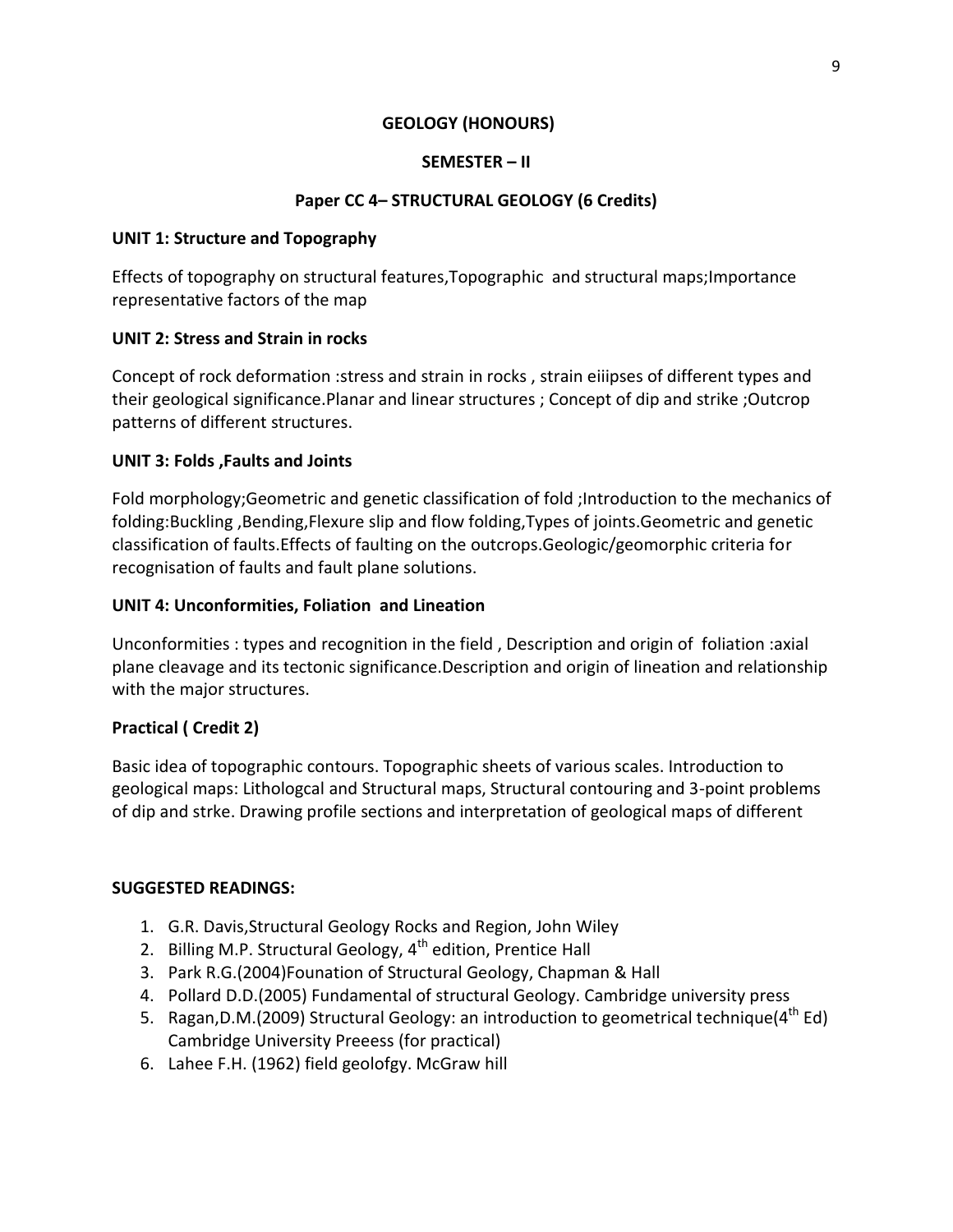## **GEOLOGY (HONOURS)**

## **Semestar III**

## **Paper CC 05- IGNEOUS PETROLOGY(6 Credits)**

### **UNIT 1: Concept of igneous petrology**

Introduction to petrology: heat flow,geothermal gradients through time,origin and nature of magma.

## **UNIT 2: Forms of igneous rocks**

Classification of igneous rocks ;textures and structures of igneous rocks,Mode of occurance of Igneous rocks.

## **Unit 3: Phase diagrams and petrogenesis**

Binary and Ternary Phase diagrams in understanding crystal –melt equilibrium in basaltic and granitic magmas;Magma generation in crust and mantle,their emplacement evolution

## **UNIT 4: Petrogenesis of Igneous rocks**

Petrogenesis of Felsic and Mafic igneous rocks;Komatites,Granitoids,Basalt and Gabbros,Alkaline rocks,Kimberlites and lamproites

## **PRACTICAL(Credit 2)**

Study of important igneous rocks in hand specimens and thin sectionsgranite,granodiorite,diorite,gabbro,anorthosites,ultramafic rocks,basalts,andesites, trachyte, rhyolite,dacite.

#### **SUGGESTED READINGS**

- 1. A.Philpots & J.Ague.Principles of igneous and metamorphic petrology.Cambridge University Press.
- 2. J.D.Winter.Principles of igneous and metamorphic petrology.Pearson.
- 3. H.R.Rollinson.Using geochemical data:evaluation,presentation,interpretation.Routledge.
- 4. L.A.Raymond.Petrology:the study of igneous ,sedimentary and metamorphic rocks.McGraw-Hill Science Engineering.
- 5. A.R.McBirney.Igneous petrology.San Francisco and Oxford.
- 6. G.Best .Myron.Igneous and metamorphic petrology,
- 7. K.G.Cox,J.D.Bell.The interpretation of Igneous rocks.Springer\Chapman& Hall.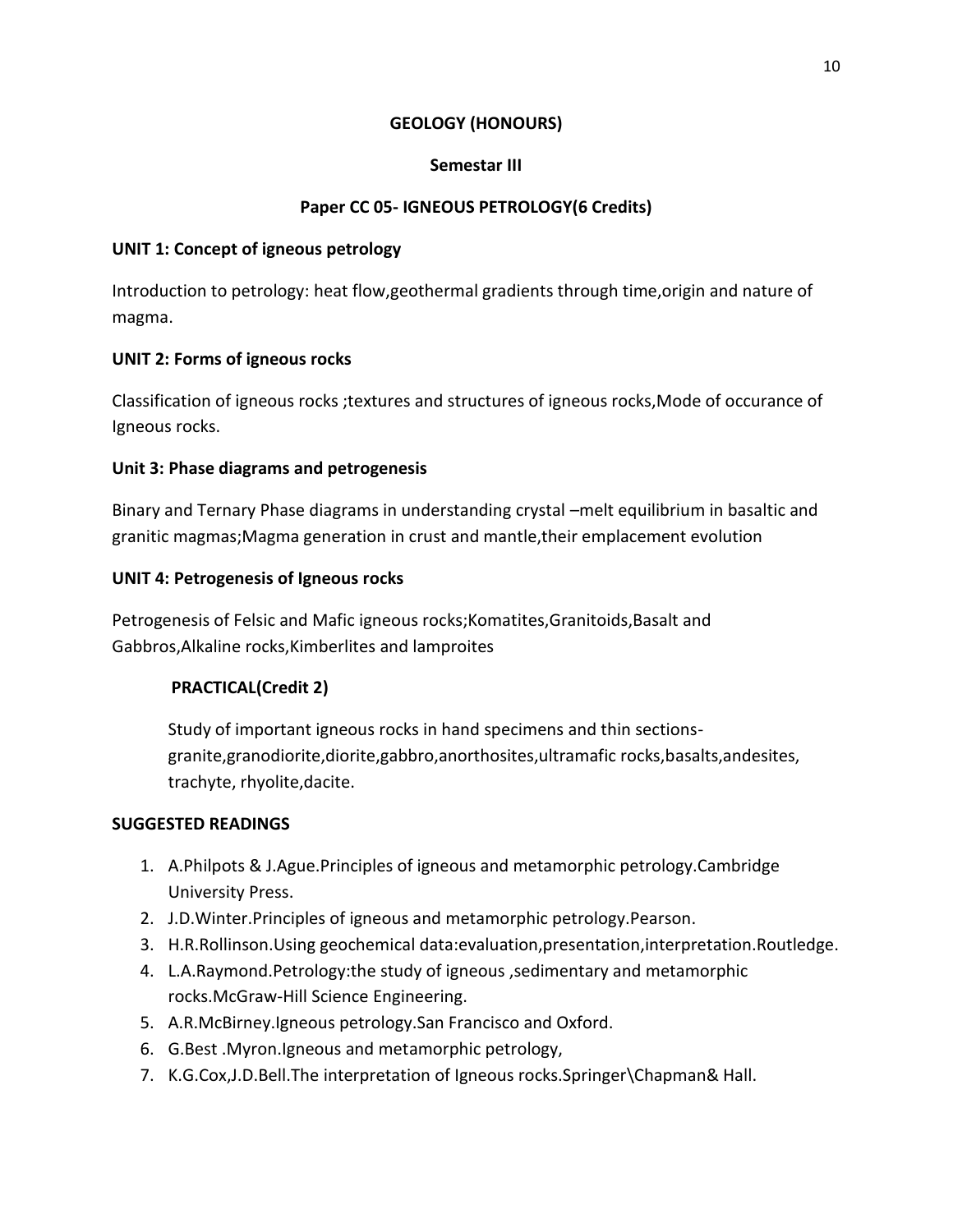8 M.K.Bose.Igneous petrology.9.G.W.Tyrrell.Principles of Petrology

## **GEOLOGY (HONOUS)**

## **SEMESTER III CORE COURSE**

## **Paper CC 06 –SEDIMENTARY PETROLOGY (6 Credits)**

## **UNIT 1: Origin of sediments**

Introduction,formation of sediments and sedimentary rocks.Elementary idea on sedimentary environments.

## **UNIT 2: Sedimentary environment**.

,Paleocurrent analysis –Paleocurrent for different sedimentary environments**.**Heavy m**i**nerals and provenance.Sedimentary basins of India.

## **UNIT 3: Sedimentary textures,structures**

Texture,structure and diagenesis of sedimentary rocks.Elementary idea on sedimentary facies.Classification of sedimentary rocks.

## **UNIT 4:Petrography**

Siliciclastic rocks:Conglomerates,sandstones,mudrocks.Carbonate rocks ,controls of carbonate deposition,components and classification of limestone,dolomite and dolomitisation

## **PRACTICAL (Credit 2)**

Exercise on sedimentary structures.Paleocurrent analysis Petrography of clastic and non-clastic rocks through hand specimens and thin sections.

#### **SUGGESTED READINGS:**

- 1. D.R.Prothero &F.Schwab,Sedimentary geology.Macmillan.
- 2. M.E.Tucker,Sedimentary Petrology,Blackwell Publishing.
- 3. J.D.Collinson & D.B.Thompson ,Sedimentary structures,Unwin-Hyman,London
- 4. G.Nichols,Sedimentology and Stratigraphy Second Edition.Wiley Blackwell.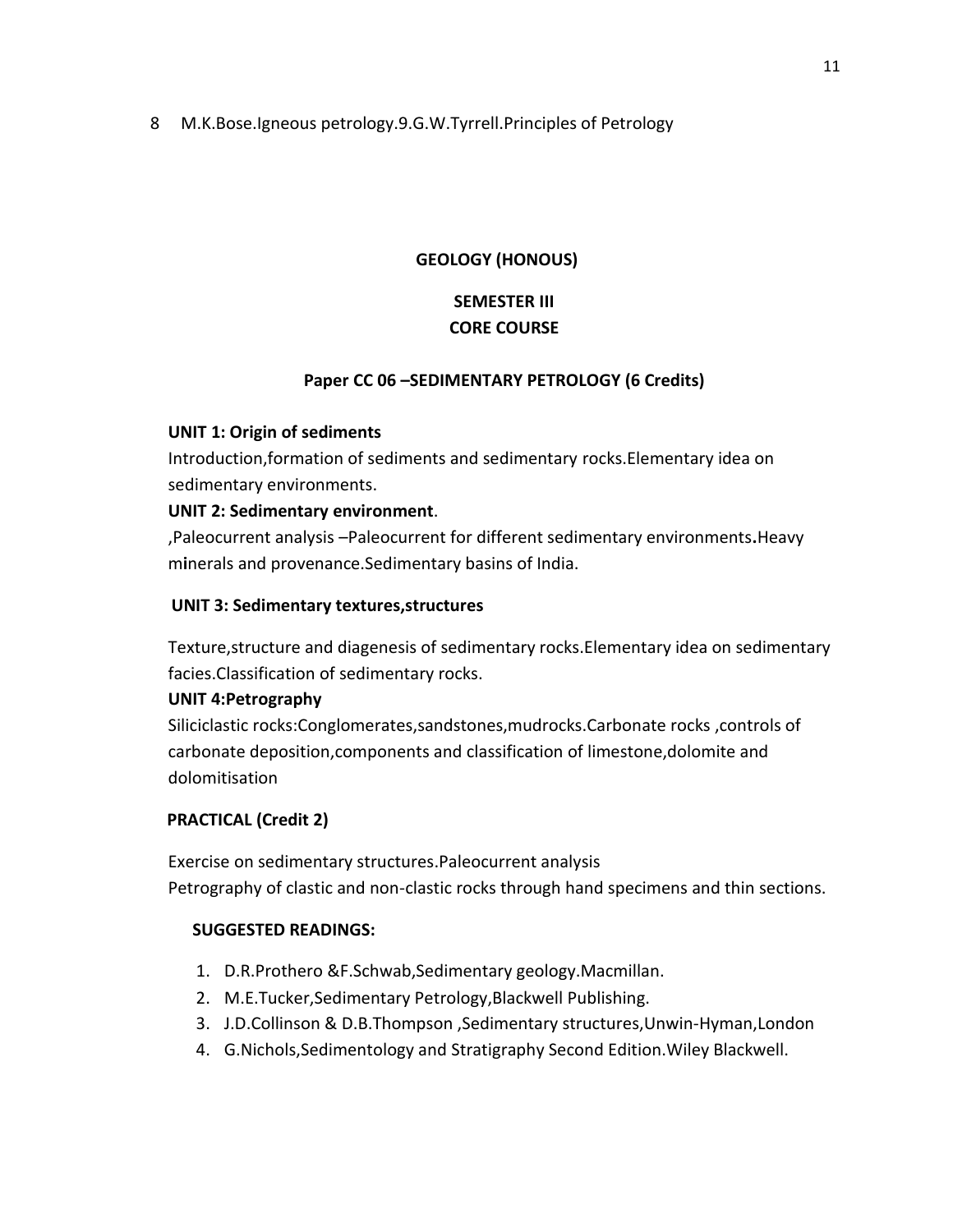#### **GEOLOGY (HONOURS)**

## **SEMISTER III**

## **CORE COURSE**

## **Paper CC 7 –PALAEONTOLOGY (6 Credits)**

#### **UNIT-1: Fossilization and fossil record**

Nature and importance of fossil record ;Fossilization and modes of preservation

#### **UNIT -2:Invertebrates**

Brief introduction to important invertebrate groups (Bivalvia,Mollusca,Brachiopoda) and their biostratigraphic significance,Significance of ammonites in Mesozoic biostratigraphy and their paleobiogeographic implications, Functional adaptation in trilobites and ammonoids.

#### **UNIT-3:Palaeobotany**

Introduction to Palaeobotany, Gondwana Flora, Introduction to Ichnology.

#### **UNIT-4: Micropalaeontology and Utility of Fossils**

Introduction to Micro Palaeontology, Morphology of Foraminifera and its environmental significance. Application of fossil in Stratigraphy Biozones,index fossils,correlation,Role of fossil in sequence stratigraphy Fossil and paleo environmental analysis, Fossils and paleobiogeography,biogeographic provinces, dispersal and barriers paleoecology fossils as a window to the evolution of ecosystems.

## **PRACTICAL(Credit 2)**

Study of fossils showing various modes of preservation, Study of diagnostic morphological characters, systematic position, stratigraphic position and age of various invertebrate, and plant fossils as given in theory.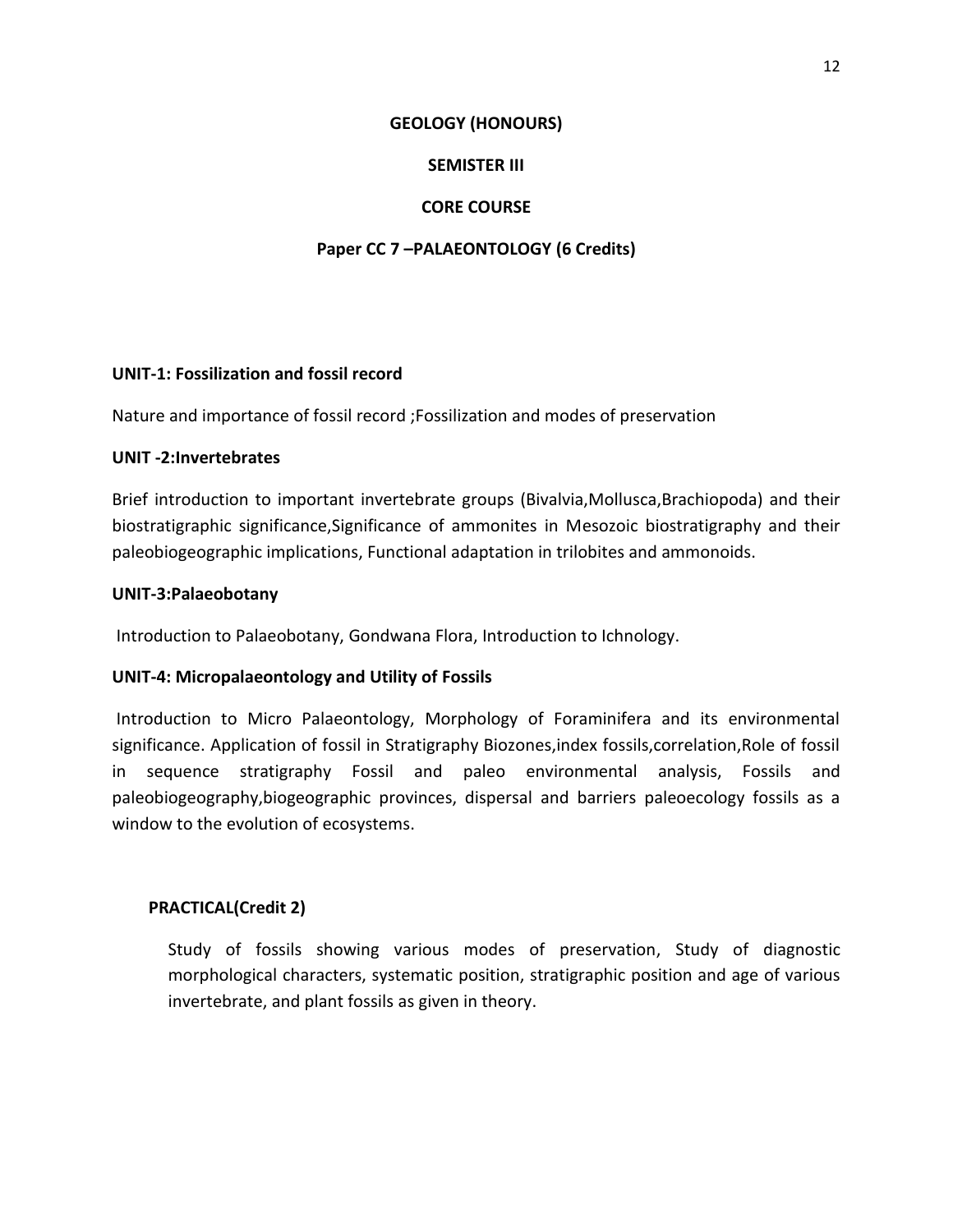#### **SUGGESTED READINGS**

- 1. D.M.Raup,S.M. Stanley,W.H.Freeman,Principles of Paleontology
- 2. E.N.K.Clarkson, Invertebrate Paleontology and evolution  $4^{th}$  Edition by Blackwell Publishing.
- 3. M.Benton,Vertebrate paleontology.John Wiley & Sons.
- 4. A.C.Shukla & S.P.Misra,Essentials of paleobotany,Vikash PublisherH.A.Armstrong & M.D.Brasier,Microfossils.Blackwell Publishing

## **GEOLOGY (Honours)**

## **Semester IV**

## **Core Course**

## **Paper CC-8 METAMORPHIC PETROLOGY (6 Credits )**

#### **Unit 1: Metamorphism: Controls and types**

Defination of metamorphism. Factors controlling metamorphism, Types of metamorphism – contact, regional, fault zone metamorphism, impact metamorphism.

#### **Unit II: Metamorphic facies and grades**

Index minerals, Chemographic projections, Metamorphic zones and isogrades, Concept of metamorphic facies and grades, Mineralogical phase rule of closed and open system, Structures and textures of metamorphic rocks.

#### **Unit III:Regional and Contact Metamorphism**

Regional and contact metamorphism of argillaceous, arenaceous and carbonate rocks.

#### **UNIT 4: Metamorphic rock associations** –

Schists, gneisses, khondalites, charnockites, blue schists and eclogites.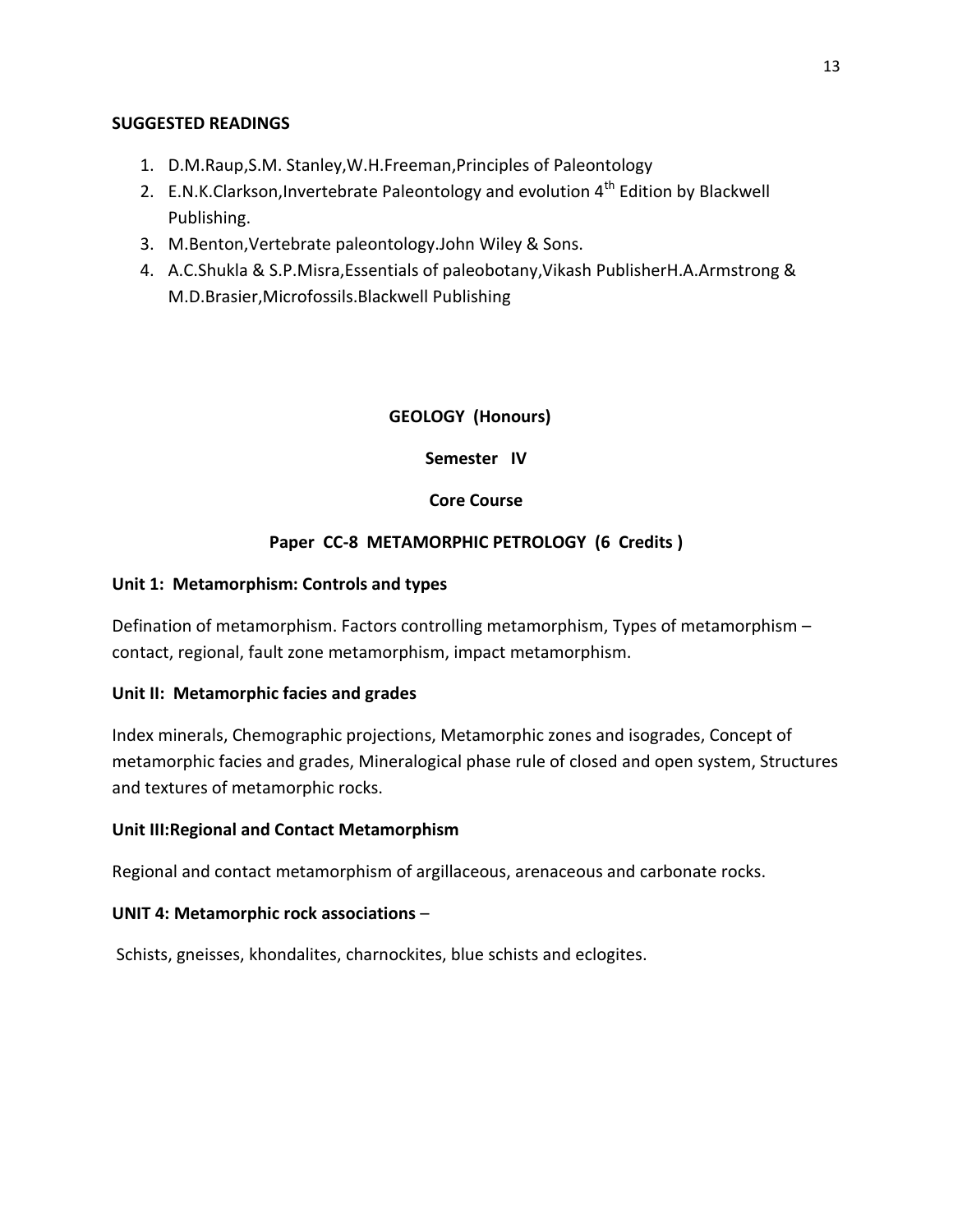## **Practical (Credit 2)**

Megascopic and microscopic study (textural and mineralogical) of the following metamorphic rocks:

Low grade metamorphic rocks:Serpentinites, albite-epidote-chlorite quartz schist,slate,talctremolite-calcite-quartz schist.

Medium to high grade metamorphic rocks:gneisses, amphibolites, hornfels, garnetiferousschist, Sillamanite-Kyanite –bearing rocks, Granulites, ecologites, marbles

## **SUGGESTED READINGS:**

- 1 Philpotts, A. & Ague, J. (2009). Principles of igneous and metamorphic petrology. Cambridge University Press.
- 2 Winter, J.D.(2014). Principles of igneous and metamorphic petrology. Pearson.
- 3 Rollinson, H.R. (2014). Using geochemical data: evaluation, Presentation, interpretation. Routledge.
- 4 Raymond , L.A. (2002). Petrology: the study of igneous, sedimentary and metamorphic rocks. McGraw-Hill Science Engineering.
- 5 Yardley, B,W. & Yardley, B.W.D.(1989). An introduction to metamorphic petrology. Longman Earth Science Series.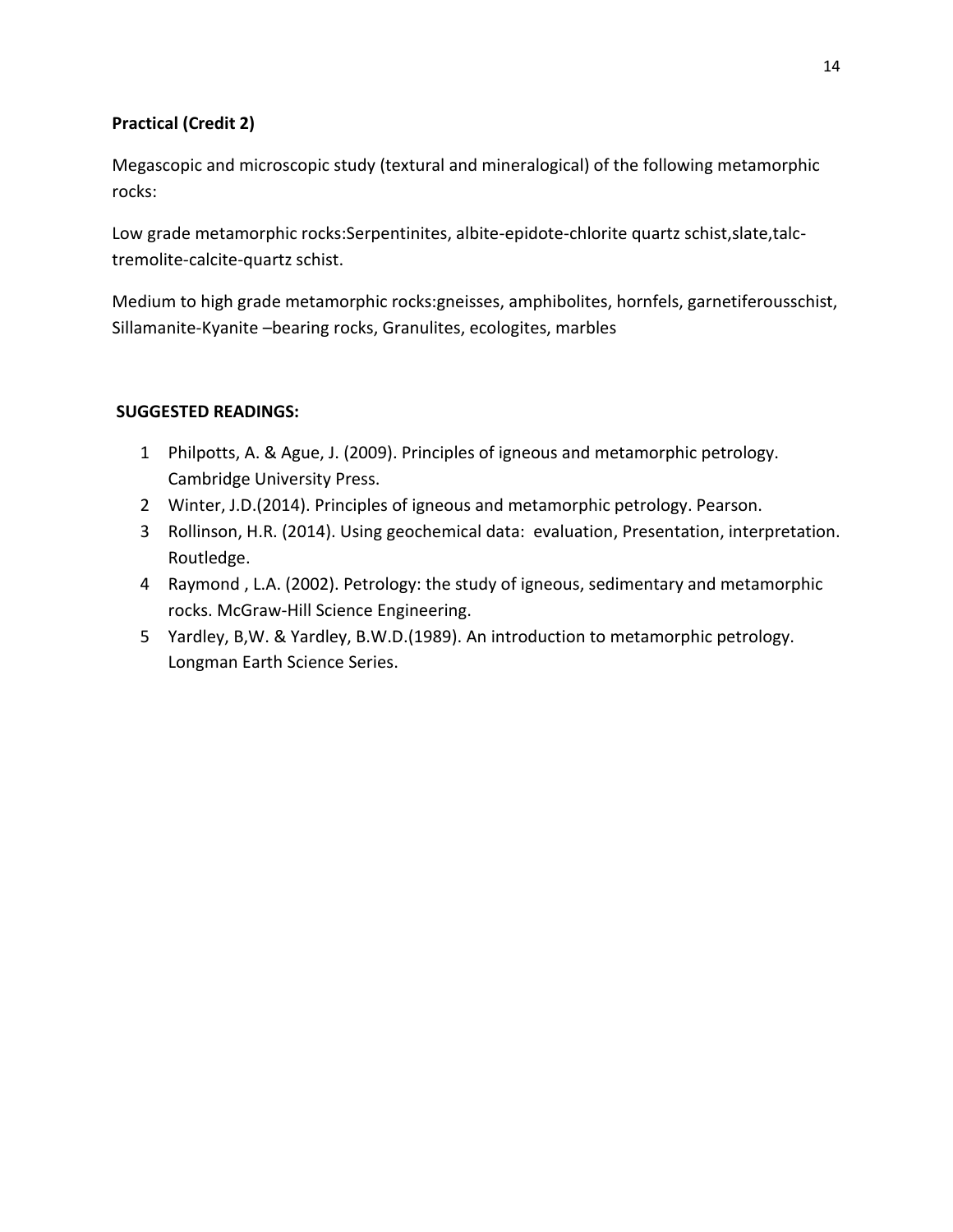## **GEOLOGY (Honours)**

## **SEMESTER IV**

## **CORE COURSE**

## **PAPER CC9 –STRATIGRAPHIC PRINCIPLES AND INDIAN STRATIGRAPHY(6 Credits)**

#### **UNIT 1: Principles of Stratigraphy**

Fundamentals of litho , bio and chrono –stratigraphy. Introduction to concepts of dynamic stratigraphy(chemostratigraphy,seismic stratigraphy,sequence stratigraphy)

## **UNIT 2 :Physiographic and tectonic subdivisions of India**

Brief introduction to the physigraphic and tectonic subdivisions of India.Introduction to Indian shield.Introduction to Proterozoic basins of India.Geology of Vindhyan and Cuddapah basins of India.

## **UNIT 3:Paleozoic and Mesozoic stratigraphy**

Paleozoic succession of Kashmir and its correlatives from Spiti and Zanskar.Stratigraphy structure and hydrocarbon potential of Gondwana basins.Mesozoic stratigraphy of India:

a.Triassic succession of Spiti, b .Jurrasic of Kutch, c.Cretaceous succession of Trichinopolly

## **UNIT 4: CENOZOIC STRATIGRAPHY OF INDIA:**

a.kutch basin ,b.siwalik successions,c. Assam,Andaman and arkan basins.

Stratigraphy & structure of Krishna- godavery basin ,Bombay offshore basin ,kutch &b saurashtra basins & their potential for hydrocarbon exploration. Stratigraphic boundaries –a. Precambrian –cambrian boundary, b. Permian-triassic boundary ,c. cretaceous –tertiary boundary

Palaeogeography of Indian Subcontinent during Permo-Carboniferous, Triassic, Jurassic and Cretaceous Period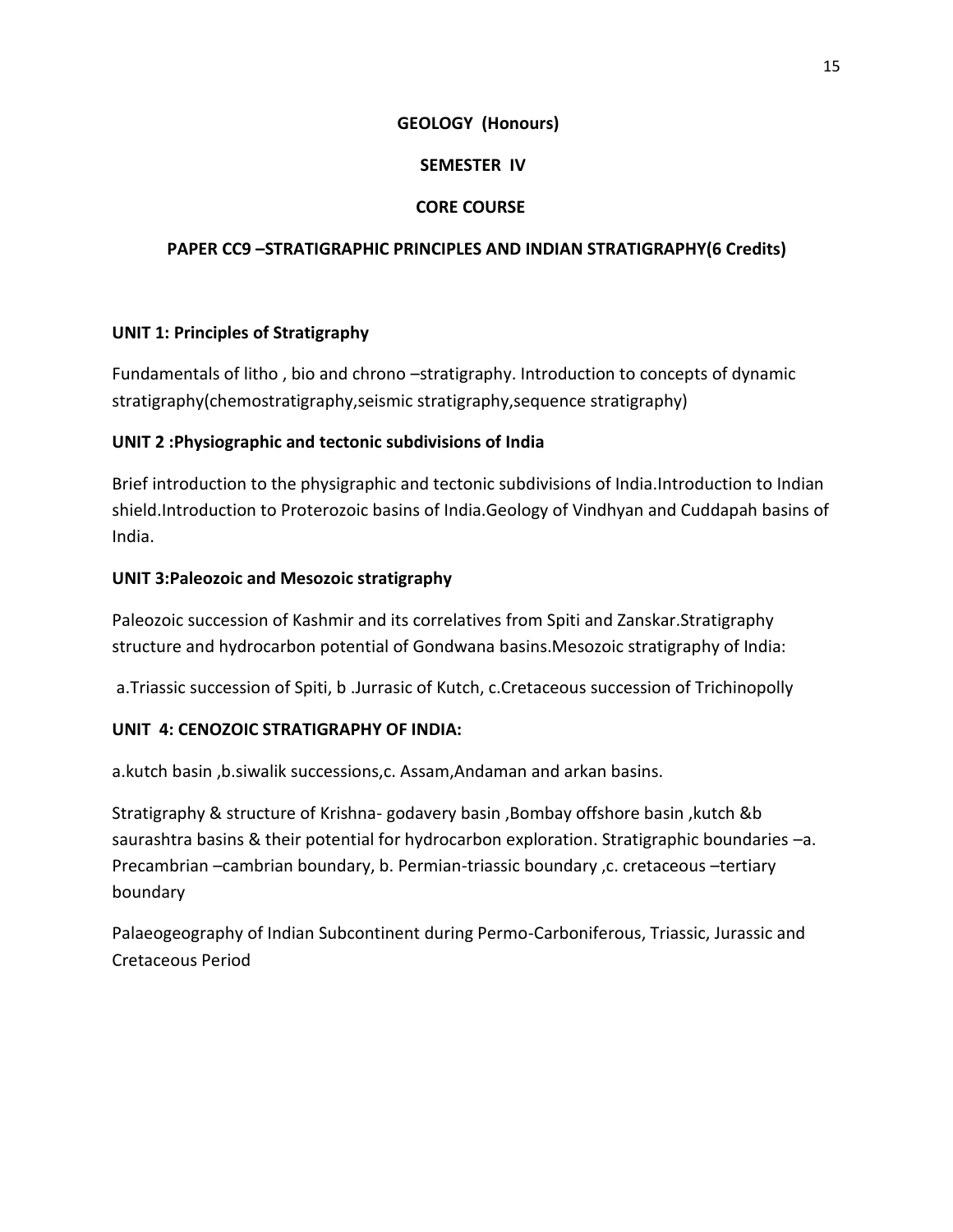## **Practical (Credit 2)**

Study of geological map of india and Odisha and identification of major stratigraphic units and their drawing. Drawing of Palaeogeographic mapas mentioned in theory.

Study of rocks in hand specimens from known Indian stratigraphic horizon.

## **SUGGESTED READINGS;**

1.Krishnan ,M.S. (1982) Geology of india & Burma ,CBS publishers ,delhi

2.Doyle , P. & Bennett ,M .R (1996) unlocking the stratigraphy record .john wiley

3. Ramakrishnan ,M.& Vaidyanadhan ,R. (2008) Geology of india volumes 1 & 2 , Geological society of india ,banglaore 4. Valdiya , K.S (2010) the making of india , macmillan india pvt ltd.

## **GEOLOGY (HONORS)**

**SEMISTAR – IV**

**Core Course**

**Paper –CC 10 –HYDROGEOLOGY (6 credits )**

## **UNIT -1: introduction & basic concepts**

scope of hydrogeology & its societal relevance .hydrologic cycle : precipitation ,evapotranspiration ,run-off ,in-filtration & subsuraface movement of water .rock properties affecting ground water ,vertical distribution of subsurface water .types of aquifer , aquifer parameters ,anisotropy & heterogeneity of aquifars. Physical and chemical properties of water and water quality.

## **UNIT –II : Groundwater flow**

Darcy's law & its validity .intrinsic permeability & hydraulic conductivity .ground water flow rates & flow direction .laminar & turbulent groundwater flow .

## **UNIT –III: Well hydraulics & ground water exploration**

Basic concepts (draw down , specific capacity etc ). elementary concepts related to equilibrium and non equilibrium condition for water flow to a well in confined & unconfined aquifers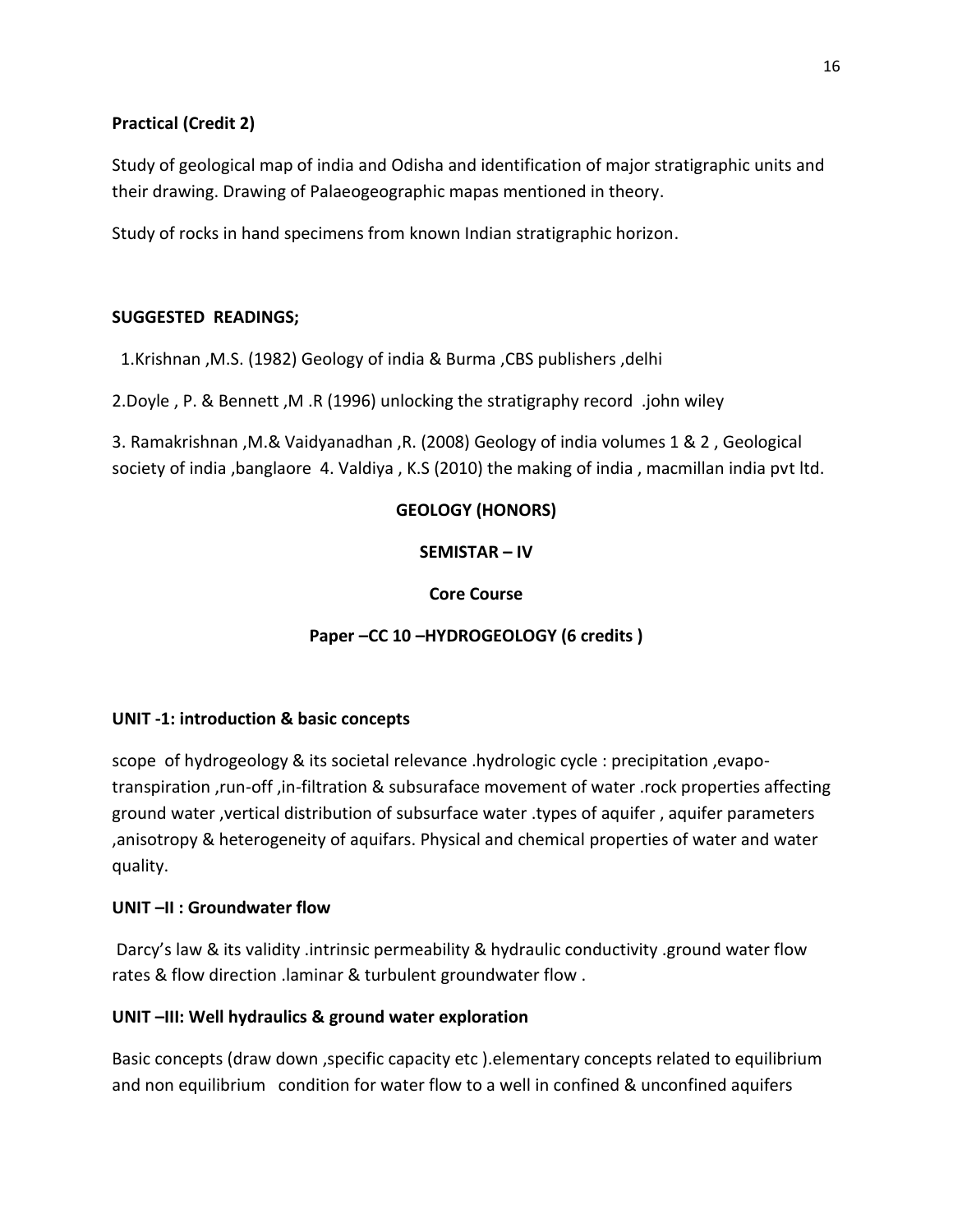.surface –based groundwater exploration methods .introduction to surface borehole logging methods .

## **UNIT –IV: Groundwater management**

Surface & subsurface water interaction groundwater level fluctuations. Basic concepts of water balance studies ,issues related to groundwater resources development & management ,rainwater harvesting & artificial recharge of groundwater .

## **Practical:Credit 2 (Mark 25)**

Preparation and interpretation of water level maps and depth to water level maps

Study and preparation and analysis of hydrographs for differing groundwater conditions

Water potential zones of India(map study).

Graphical representation of chemical quality data and water classification (C-S and Trilinear diagrams)

Simple numerical problems related to determination of permeability in field and laboratory. Ground water flow. Well hydraulics etc.

## **SUGGESTED READINGS :**

1.Todd ,D.K (2006) .groundwater hydrology ,2<sup>nd</sup> Ed ,john wiley & sons , N.Y

2.Davis ,S.N & De Weist ,R.J.M (1966) hydrogeology ,john wiley & sons inc , N.Y

3.Karanth K.R (1987)groundwater : assessment , development & management , tata Mc Grawhill pub.co.ltd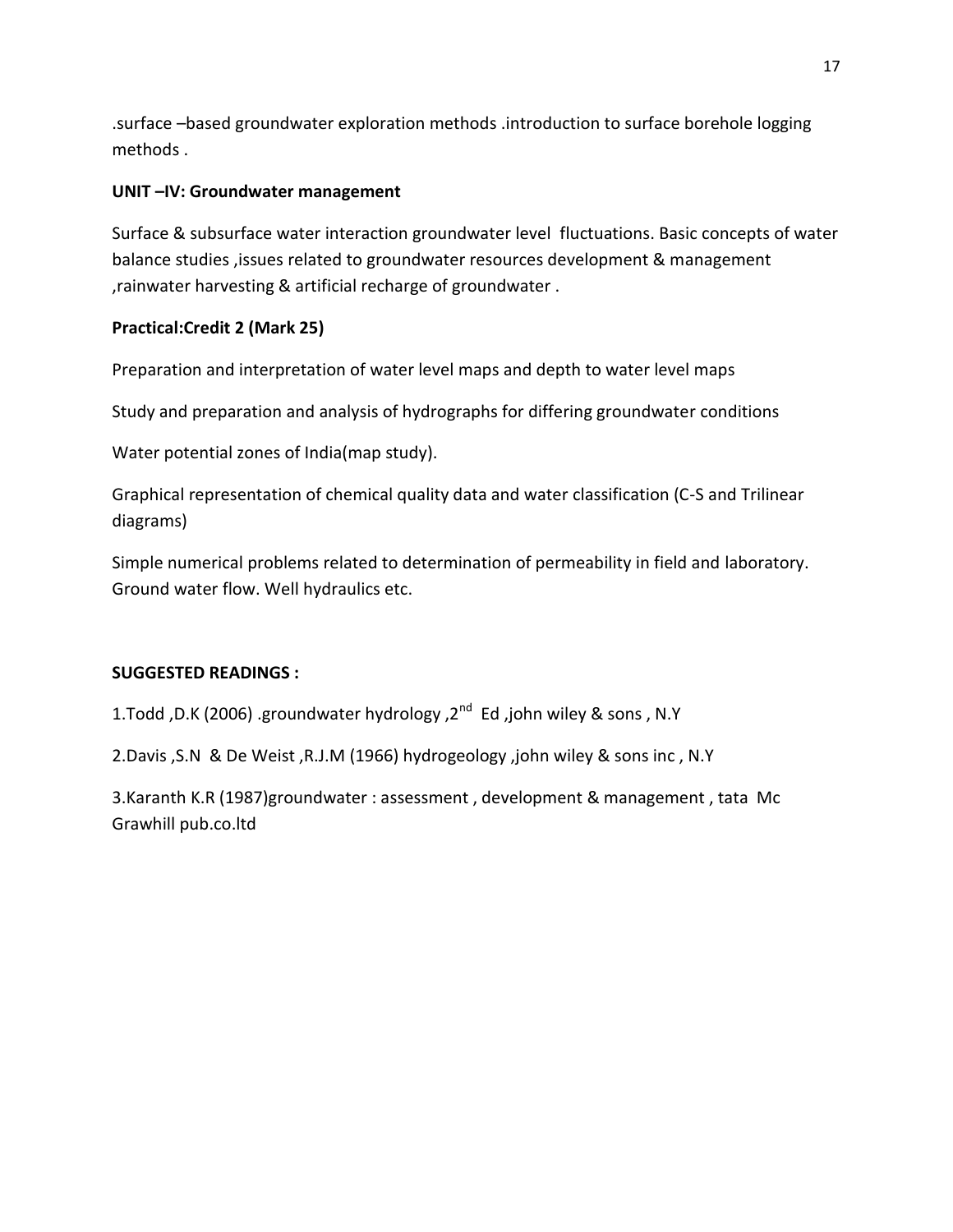#### **GEOLOGY (HONOURS)**

## **SEMESTER – V**

## **Paper CC11 – ECONOMIC GEOLOGY(6 Credits)**

#### **Unit I: Ores and gangues**

Ores, gangue minerals, tenor, grade and lodes. Resource and reserves, Metallogenic epoch and provinces of India

#### **Unit II: Process of Formation of Ore Deposits**

Endogenous process: magmatic concentration, skarns, greisens, and hydrothermal deposits

Exgenous processes: weathering products and residual deposits, oxidation and supergene enrichment, placer deposits.

#### **Unit III: Metallic mineral deposits of india**

Important deposits of India-Iron, Manganese, bauxite, Chromite, copper, Lead, and Zinc

#### **Unit IV: Indusrial Minerals and atomic Minerals**

Mode of occurrence, and distribution of minerals required(Raw materials) for Refractory and Cement industries.

Atomic Minerals: uranium, thorium

## **Practical (Credit 2)**

Megascopic identification ,study of microscopic properties of ore forming mineral (oxides & sulphides).Preparation of maps;distribution of important ore and other economic minerals in india.

#### **Suggested Readings:**

- 1. Guilbert J.M. and Park Jr., C.F.(1986) The Geology of Ore deposits. Freeman & Co
- 2. Batman A.M. and Jensen M.L. (1990) Economic Mineral Deposit john Wiley
- 3. Evans A.M. (1993) Ore geology of industrial Minerals. Wiley
- 4. Laurence Robb, (2005) Introduction to ore forming processes. Wiley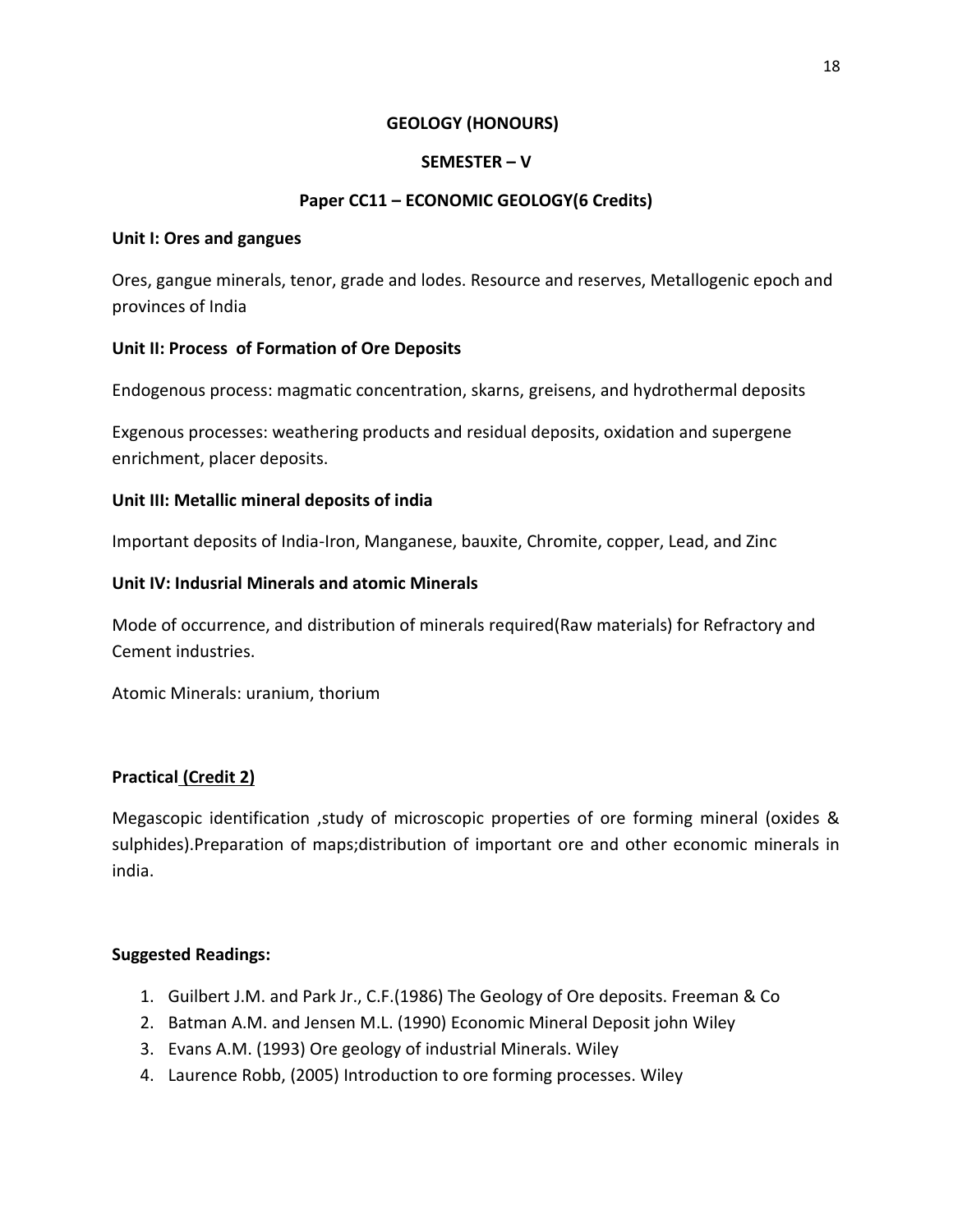- 5. Gokhale K.V.G.K. and Rao, T.C.(1978) Ore deposits of India their distribution and processing, tata-McGraw hill, New Delhi.
- 6. Deb S.(1980) Industrial minerals and rocks of india, Allied Publishers
- 7. Sarkar S.C. and Gupta A.(2014) Crustal Evolution and Metllogeny in India, Cambridge publication

## **GEOLOGY (HONOURS)**

## **SEMESTER – V**

## **Paper CC12 – Geomorphology (6 Credits)**

#### **Unit I: Introduction to Geomorphollogy**

Introduction, Major Morphological Features, Tpography, Geod, Hypsometry, Global Hypsometry.

## **Unit II : Surficial Processes and geomorphology**

Surficial Processes and geomorphology. Weathering and associated landforms. Hill slopes, Glacial,Perglacial processes and landforms, Fluvial processes and landforms, Aeolian Processes and land foems, CoastalProcesses and land forms, Krast landforms.

#### **UNIT III: Land forms and processes**

Endogenic –exogenic interactions, rates of uplift and denudation ,tectonics and drainage development ,sea level change,long –term landscape development.Landforms associated with igneous activities.

#### **UNIT IV: Overview of Indian Geomorphology**

Overview of Indian Geomorphology extraterrestrial landforms.

#### **Practical (Credit 2) Mark 25**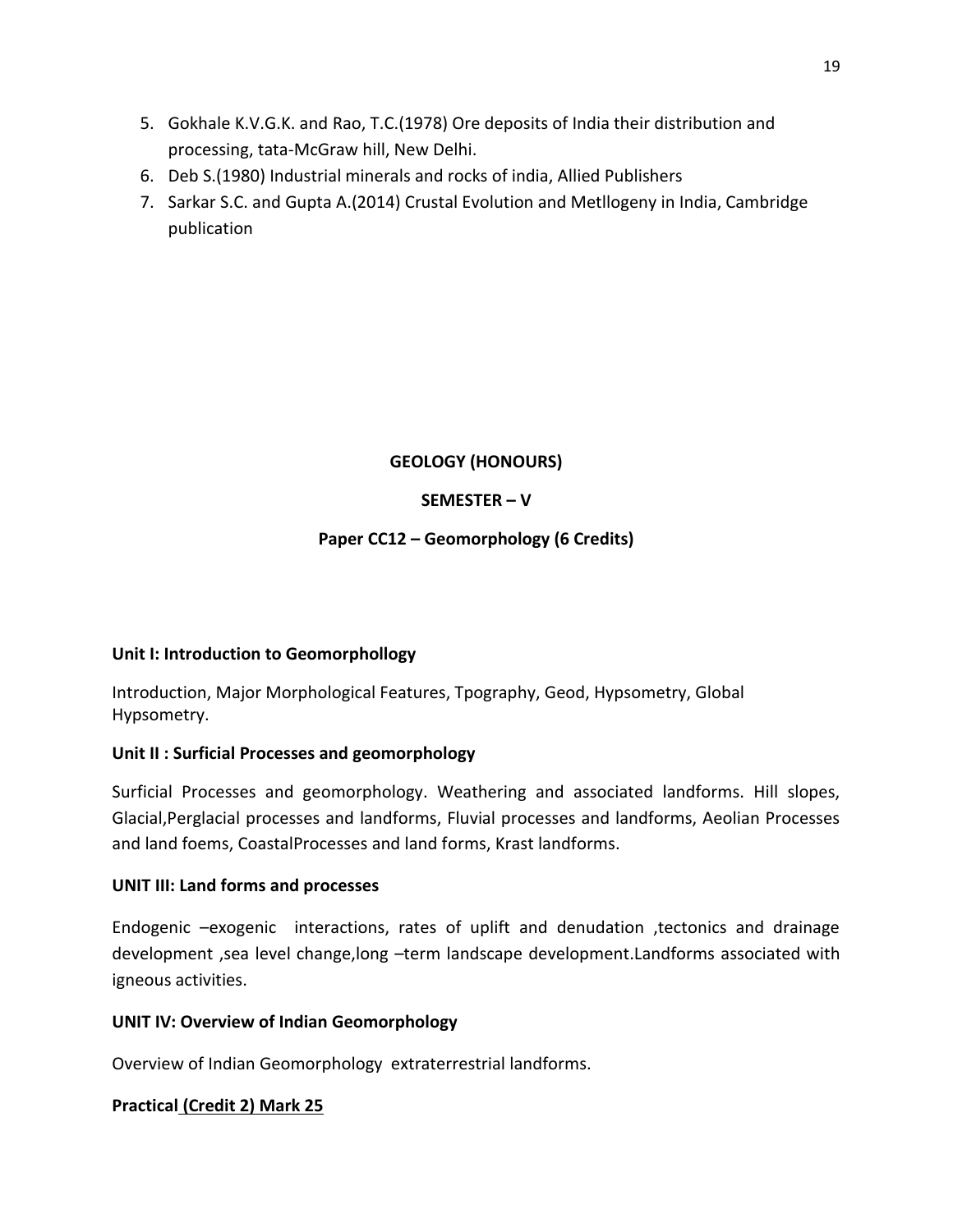Reading photographic maps,concept of a scale,preparation of a photographic profile, preparation of longitudinal profile of a river,preparing hack profile,calculating stream length gradient index,morphometry of a drainage basin,calculating different morphometric parameter.preparation of geomorphic map,interpretation of geomorphic processes from geomorphology of the area.

## **SUGGESTED READINGS:**

- 1. S.Robert, Anderson and P.Suzzane, :Geomorphology-The Mechanics and Chemistry of Landscape.Cambridge University Press.
- 2. M.A.Summerified, Global Geomorphology. Wiley & SONS.

## **GEOLOGY (Honours)**

## **Semester VI**

## **Paper C13-REMOTE SENSING AND GIS (6 Credits)**

## **Unit-1: Photogeology**

Types and acquisition of aerial photographs; Scale and Resolution; Principles of stereoscopy, relief displacement, vertical exaggeration and distortion

Elements of air photo interpretation

Identification of sedimentary, igneous and metamorphic rocks and various Aeolian, glacial fluvial and marine landforms

## **Unit II : Remote Sensing**

Concepts in Remote Sensing

Sensors and scanners

Satellites and their characteristics

Data Formats- Raster and Vector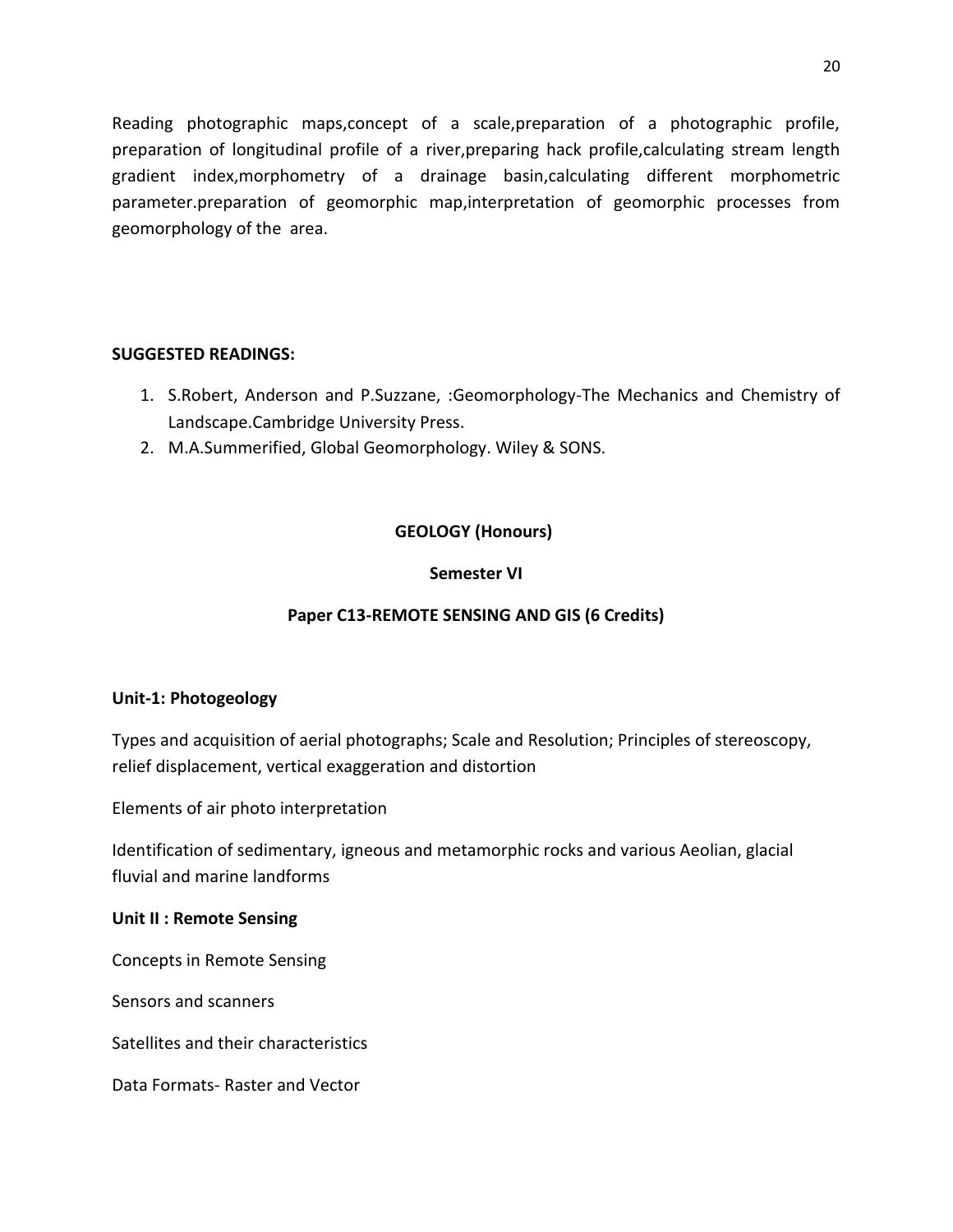## **Unit III : Digital Image Processing**

Digital image processing, Image Errors, Rectification and Restoration, FCC, Image Enhancement, Filtering, Image Rationing, Image Classification and Accuracy assessment. GIS integration and Case studies-Indian Examples

## **Unit IV : Geographical Information System and GPS**

GIS, Datum, Coordinate systems and Projection Systems Spatial data models and data editing

Introduction to DEM analysis. Concept and application in geology of GPS. Integrating GPS data with GIS

## **PRACTICALS (Credit2)**

Aerial photo interpretation, Identification of sedimentary , Igneous and metamorphic rock and various Aeolian, Glacial, Fluvial and marine Landforms

Introduction to DIP and GIS softwares. Digital image Processing exercises including analysis of satellites data in different bands and interpretation of various objects on the basis of their spectral signatures. Creating a FCC from raw data, Registration of satellite data with a toposheet of the area. Enhancing the satellite images; Generating NDVI images and other image ratio and it's interpretation classification of images. DEM analysis: Generating slope map, aspect map and drainage network map and it's applications

## **SUGGESTED READINGS :**

- **1.** Demers, M.N., 1997. Fundamentals of Geography information System, John Wiley and Sons. Inc.
- **2.** Hoffmann-Wellenhof, B., Lichtenegger, H. and Collins, J., 2001. GPS: Theory and Practice, Springer Wien New York.
- **3.** Jensen, J.R., 1996. Introductory Digital Image Processing: A Remote Sensing Perspective, Springer- Verlag.
- **4.** Lillesand, T.M. and Kiefer, R.W., 2007. Remote Sensing and Image Interpretation, Wiley.
- **5.** Richards, J.A. and Jia, X., 1999. Remote Sensing Digital Image Analysis, Springer –Verlag.
- **6.** S.N. Pandey, Principles and applications of PHOTOGEOLOGY,Wiley Eastern ltd..
- **7.** G.S. Srivastava to Geoinformatics.McGraw Hill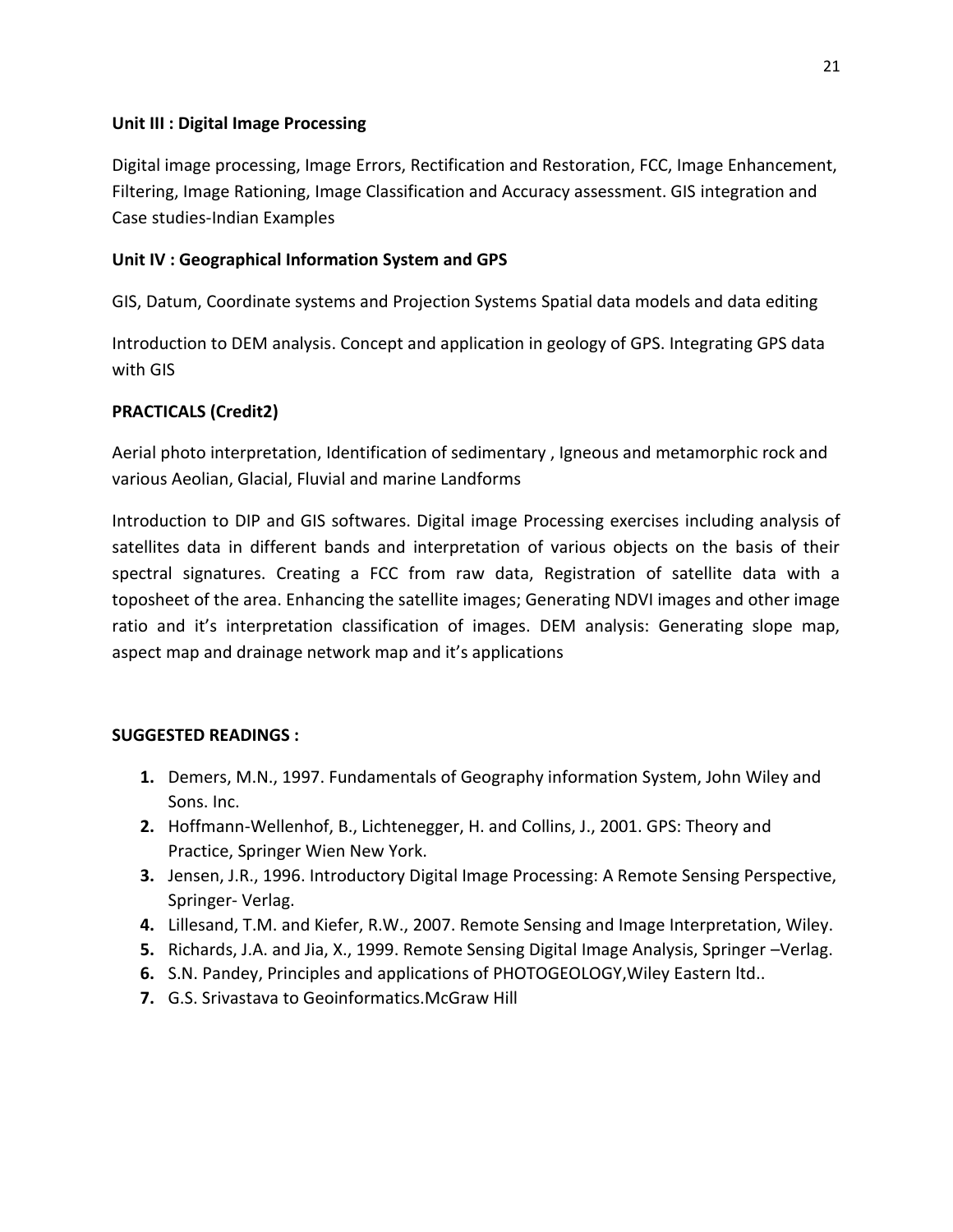#### **GEOLOGY (Honours)**

#### **Semester VI**

#### **Core Course**

#### **Paper C14-Engineering Geology** (6 Credits)

#### **Unit-I : Geology vs. Engineering**

Role of engineering geologists in planning, design and construction of major man-made structural features, Site investigation and characterization

#### **Unit-II : Engineering Foundation**

Foundation treatment; Grouting, Rock Bolting and other support mechanisms

#### **Unit-III : Building Stones**

Intact rock and Rock mass properties of building stones, Concrete aggregates and road metals and their significance as Construction Material

#### **Unit-IV : Rock Mechanics**

Concept, Mechanism and significance of rock quality Designation **(RQD)**

Concept, Mechanism and significance of :

- a. Rock Structure Rating **(RSR)**
- **b.** Rock Mass Rating **(RMR)**
- **c.** Tunneling quality index **(Q)**

Geological, geotechnical and Environmental Consideration for Dams and Reservoirs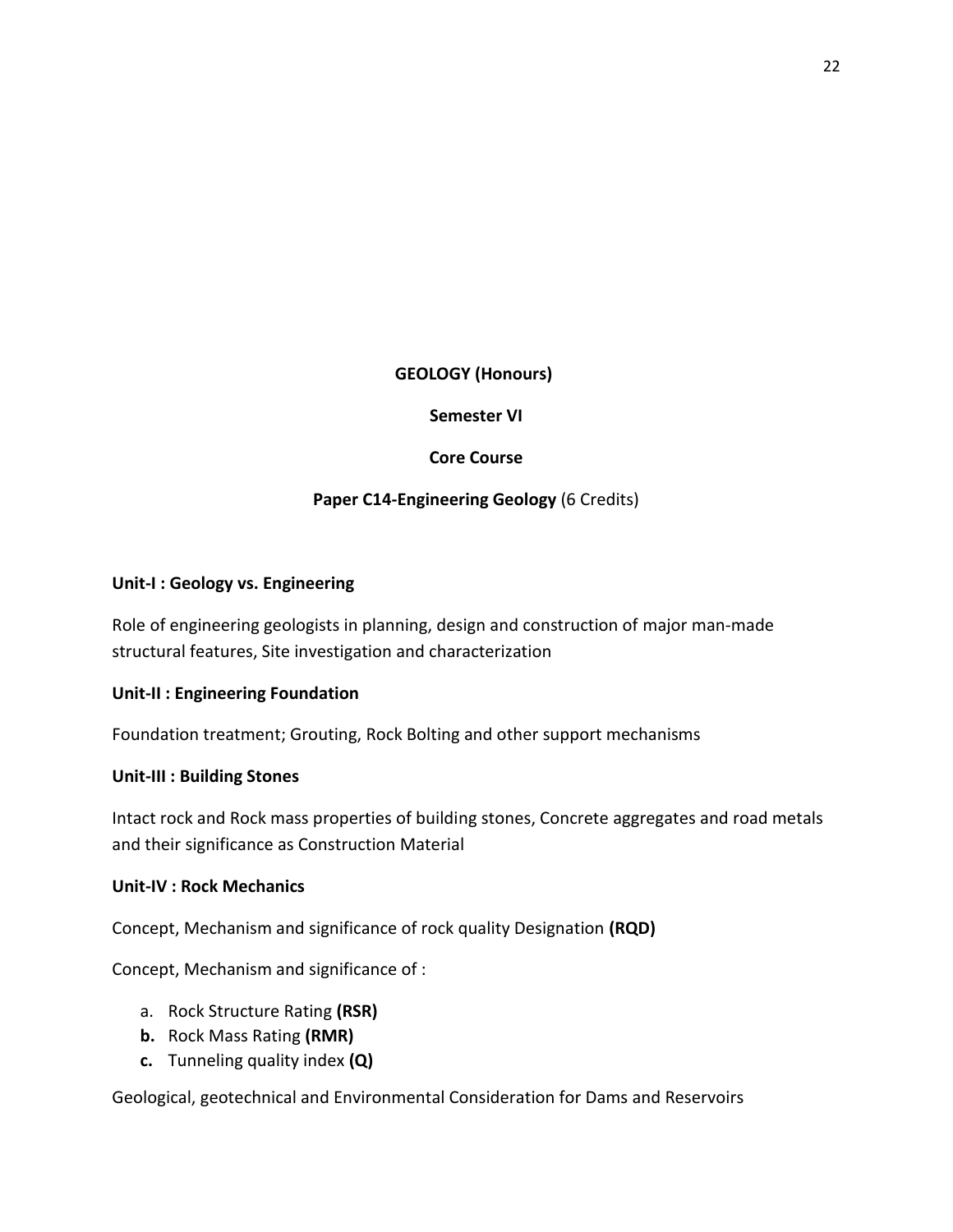#### **PRACTICALS (Credit 2)**

- 1. Computation of reservoir area, catchment area, reservoir capacity and reservoir life.
- 2. Merits, Demerits and Remedial measures based upon Geological cross sections of project sites.
- 3. Computation of Index properties of Rocks.
- 4. Computation of RQD,RSR,RMR and 'Q'

#### **SUGGESTED READINGS :**

- 1. Krynin, D.P and Judd W.R. 1957. Principles of Engineering Geology and Geotechnique, McGraw Hill (CBS Publ).
- 2. Johnson, R.B and De Graf, J.V 1988. Principles of Engineering Geology, John Wiley.
- 3. Goodman, R.E., 1993. Engineering Geology: Rock in Engineering Constructios. John Wiley and Sons, N.Y.
- 4. Waltham, T., 2009. Foundations of Engineering Geology (3<sup>rd</sup>Edn.) Taylor and Francies.
- 5. Bell: F.G-, 2006. Basic Environmental and Engineering Geology Whittles Publishing.
- 6. Bell: F.G-, 2007. Engineering Geology , Butterworth-Heineman

## **Discipline Specfic Elective**

| <b>SEMESTER</b> | <b>DSE</b> | TITLF                      | <b>UNIT</b>              | <b>CREDIT</b> |
|-----------------|------------|----------------------------|--------------------------|---------------|
|                 | Code/No    |                            |                          |               |
|                 | DSE-1      |                            | U-1 Prospecting and      |               |
|                 |            | <b>Exploration Geology</b> | exploration              |               |
|                 |            |                            | U-2 Evaluation of data   | 6             |
|                 |            |                            | U-3 drilling and logging |               |
|                 |            |                            | U-4 Rersrve estimation   |               |
| v               | DSE-2      |                            | U-1 Coal                 |               |
|                 |            |                            | U-2 Petroleum            | 6             |
|                 |            | <b>Fuel Geology</b>        | U-3 Petroleum reservoir  |               |
|                 |            |                            | and Traps                |               |
|                 |            |                            | U-4 other Fuels          |               |

#### **III YEAR**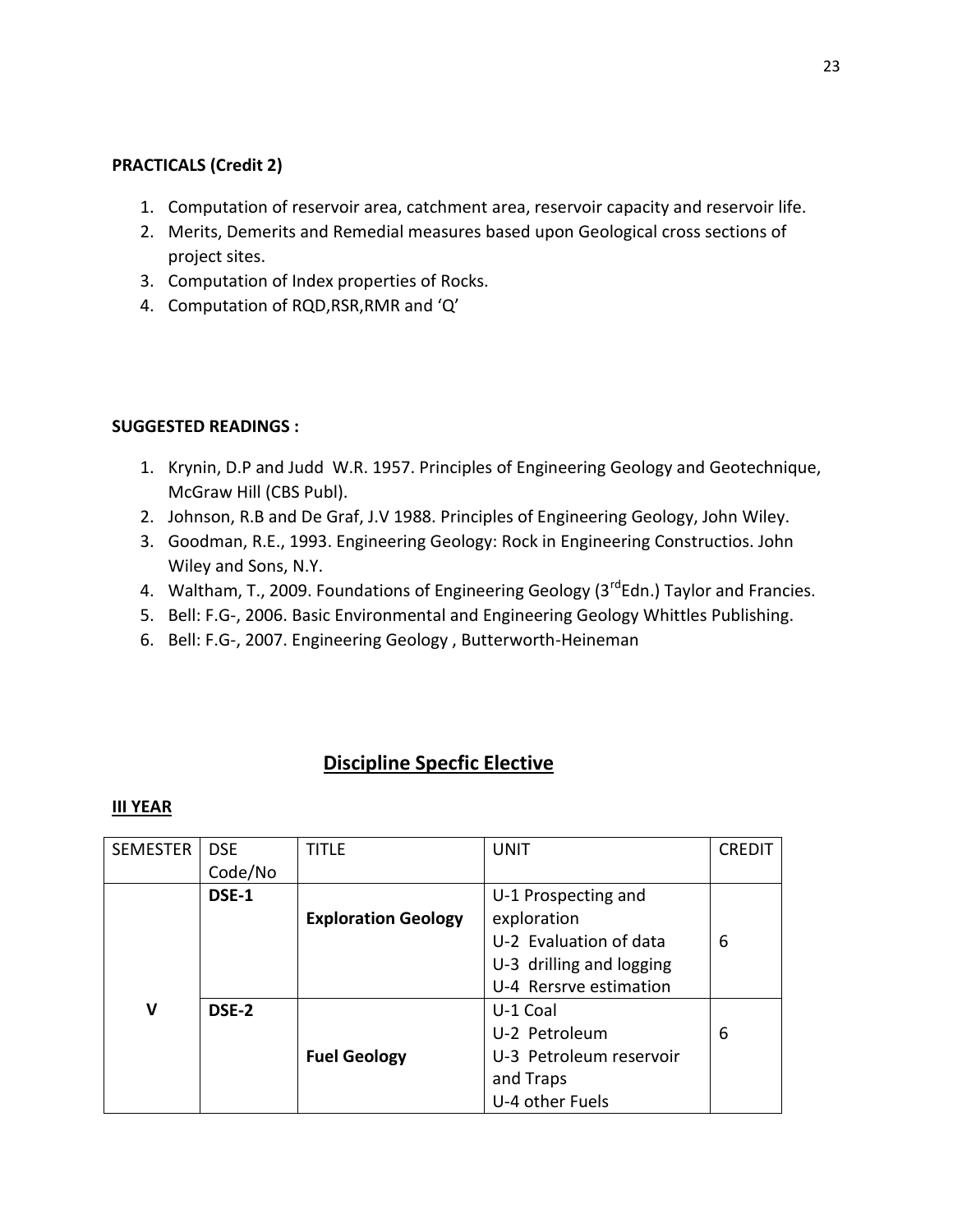|    | DSE-3 |                           | U-1 Natural disasters and |   |
|----|-------|---------------------------|---------------------------|---|
|    |       | <b>Climate Change and</b> | management                |   |
|    |       | disaster management       | U-2 managing Geohazards   | 6 |
|    |       |                           | U-3 Elements of           |   |
| VI |       |                           | Climetology               |   |
|    |       |                           | U-4 climate Change        |   |
|    |       |                           |                           |   |
|    | DSE-4 |                           | Identification of problem | 6 |
|    |       |                           | Review of Literature      |   |
|    |       | <b>PROJECT</b>            | Methodology               |   |
|    |       |                           | Finding                   |   |
|    |       |                           | Analysis                  |   |
|    |       | <b>OR</b>                 | Viva voce                 |   |
|    |       |                           | 0R                        |   |
|    |       |                           | U-1 Life through ages     |   |
|    |       | <b>Evolution of life</b>  | U-2 Origin of Life        |   |
|    |       | through time              | U-3 Phanerozoic life      |   |
|    |       |                           | U-4 The age of humans     |   |

## *Discipline specific elective course include discussion on topics determined students in tutorial and there should be student presentation apart from the lectures. The topics would be assigned to the students based on their interest*

## **GEOLOGY (HONOURS)**

#### **SEMESTER – VI**

#### **DISCILINE SPECIFIC ELECTIVE**

#### **Paper DSE 1– EXPLORATION GEOLOGY (6 Credits)**

#### **UNIT 1: Prospectining and exploration**

Principles of mineral exploratilon , prospecting and exploratilon(physical & geological) conceptualization, methodology and stages , sampling,sub surface sampling including pitting , trenches and drilling. Geochemical exploration

**Unit 2: Evaluation of data**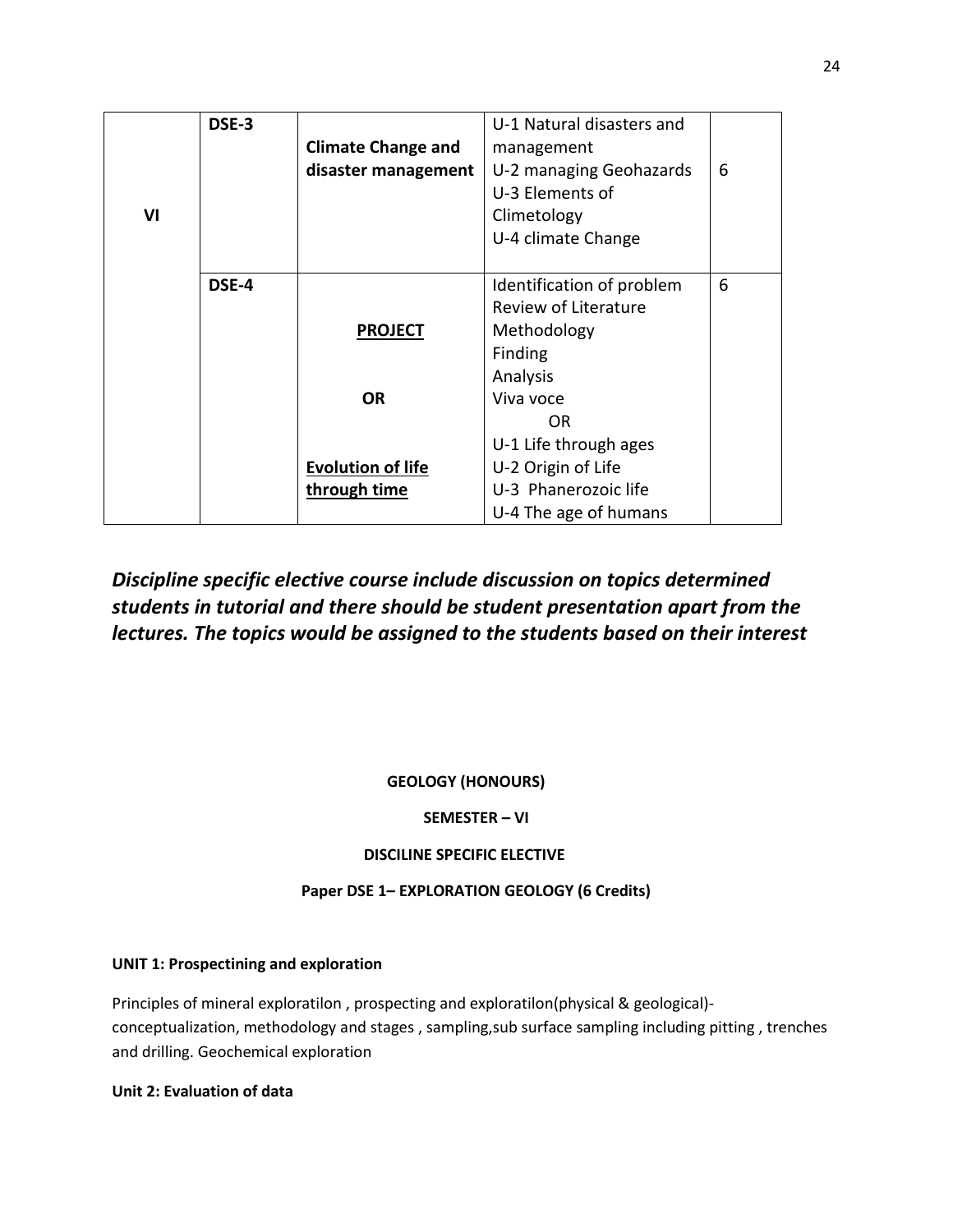Evaluation of sampling data , mean,mode,median,standard deviation and variance

#### **Unit 3:Drilling & Logging**

Core and Non-core drilling,Planning of Bore holes and locations odf bore holes on ground core- logging

#### **unit** 4: **Reserve estimation and errors**

Princeple of reserve of estimation, density and bulk density Factor affecting reliability of reserve estimation Reserve estimation based on geometrical Model (Squre,rectangular,triangular and poly gon block) regular and irregular grid patterns,statistic and error estimation

#### **Suggested readings:**

- **1.** G.B Clark . elements of mining 3<sup>rd</sup> Ed john willey & Sons
- **2.** R.P.N Arogyaswamy Courses in mining Geology .4<sup>th</sup> Ed Oxford-IBH
- **3.** C.J Moon,M.K.G .Evans . introduction to mineral exploration, Blackwell Publishing.

#### **GEOLOGY (HONOURS)**

#### **SEMESTER – VI**

#### **DISCIPLINE SPECIFIC ELECTIVE**

#### **Paper DSE 2 – FUEL GEOLOGY (6 Credits)**

#### **UNIT 1: Coal**

Defination and origin of coal basic classification of coal.Fundamentals of coal petrology-introduction to litho types,micro litho types and macerals in coal,proximate and ultimate analysis.

#### **UNIT 2:Coal as a fuel**

Coal bed methane (CBM):global and Indian scenario,underground coal gasification,coal liquefication

#### **UNIT 3: Petroleum**

Chemical composition and physical properties of crudes in nature,origin of petroleum, maturation of kerogen; Biogenic and Thermal effect

#### **UNIT 4: Petroleum reservoirs and traps**

Reservoir rocks:general attributes and petrophysical properties.classification of reservoir rocks-clastic and chemical.Hydrocarbon traps:definition,anticlinal theory and trap theory.classification of hydrocarbon traps-structural,stratigraphic and combination. Time of trap formation and time of hydrocarbon accumulation .cap rocks –defination and general properties.Plate tectonics and global distribution of hydrocarbon reserves.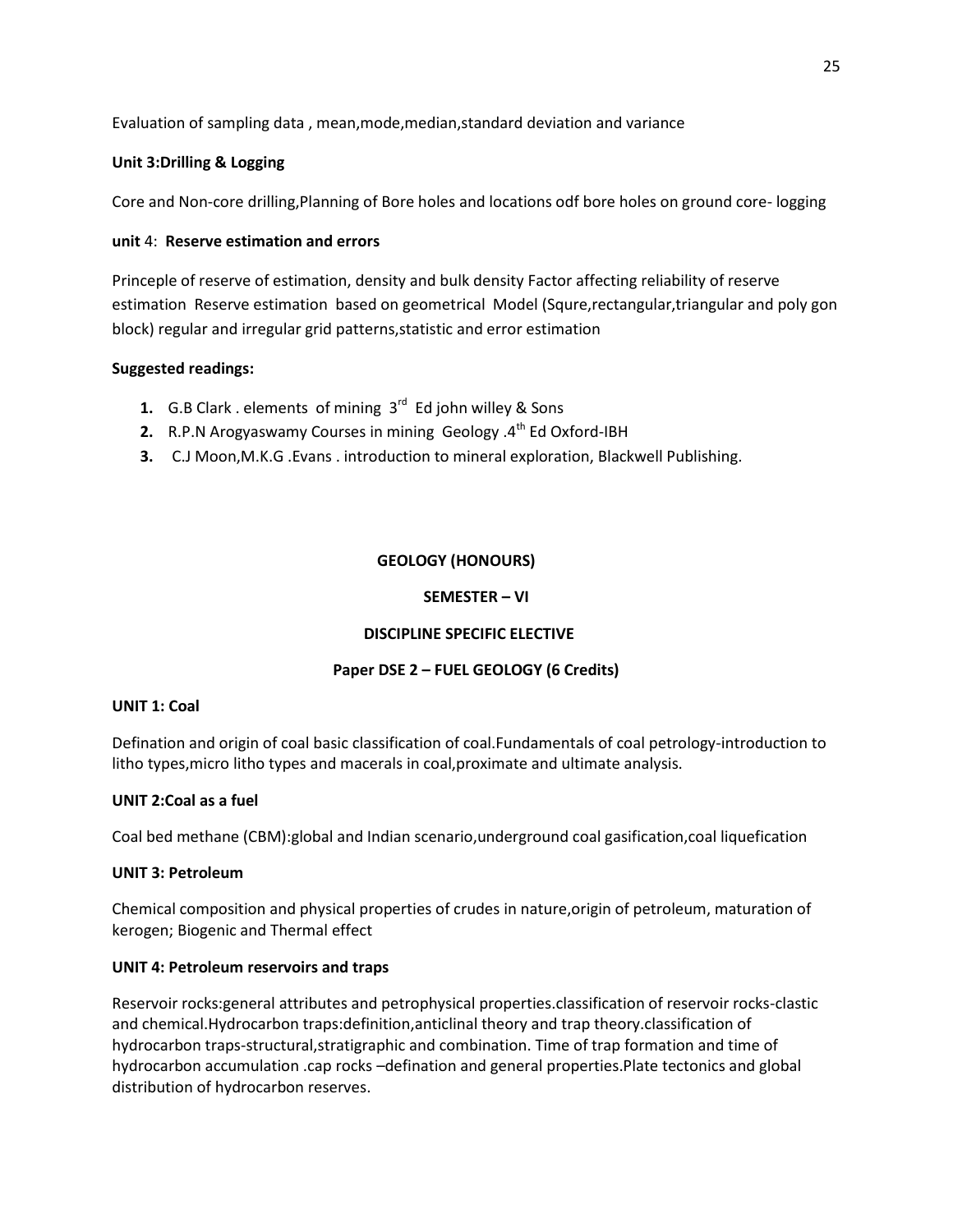#### **SUGGESTED READINGS:**

- 1. D.Chandra,Chandra's Textbook on applied coal petrology.Jijnasa publishing House.
- 2. R.C.Shelly.Element of petroleum Geology; Third edition , Academic Press
- 3. K.Bjorlykke.Sedimentology and petroleum geology,springre –Verlag
- 4. R.Bastia & M.Radhakrushna ,Basin evolution and petroleum prospectity of the continental margin of India VOL.59.Newnes.

## **GEOLOGY (HONOURS)**

#### **SEMESTER – VI**

#### **DISCILINE SPECIFIC ELECTIVE**

## **Paper DSE 3 – CLIMATE CHANGE AND DISASTER MANAGEMENT(6 Credits)**

## **Unit I: Natural Disaster and management**

Drought,Flood,Cyclone,Tornado, Thunder Sterm,

## **Unit II: Managing Geohazards**

Earthquake,Land slide, Tsunami, Inundation of coastline

## **Unit III: World Weather Circulation**

Thermal Structure &Composition of Atmosphere, Elements of Climate and weather. Jet strem and its influence on world weather; Air Mass, their classification and nfluence on world weather; Fronts (Front classification)

## **Unit IV: Climate Change**

Glacial periods, sea-level rise, effects of sea level rise, Rise of carbon dioxide in the atmosphere, green house gases, green house effect and global warming, Desification

## **Suggested readings**

- 1. Bell, F.G.(1999). Geological Hazards , Routledge, London.
- 2. Bryant, E.,(1985). Natural Hazards, Cambridge University Press.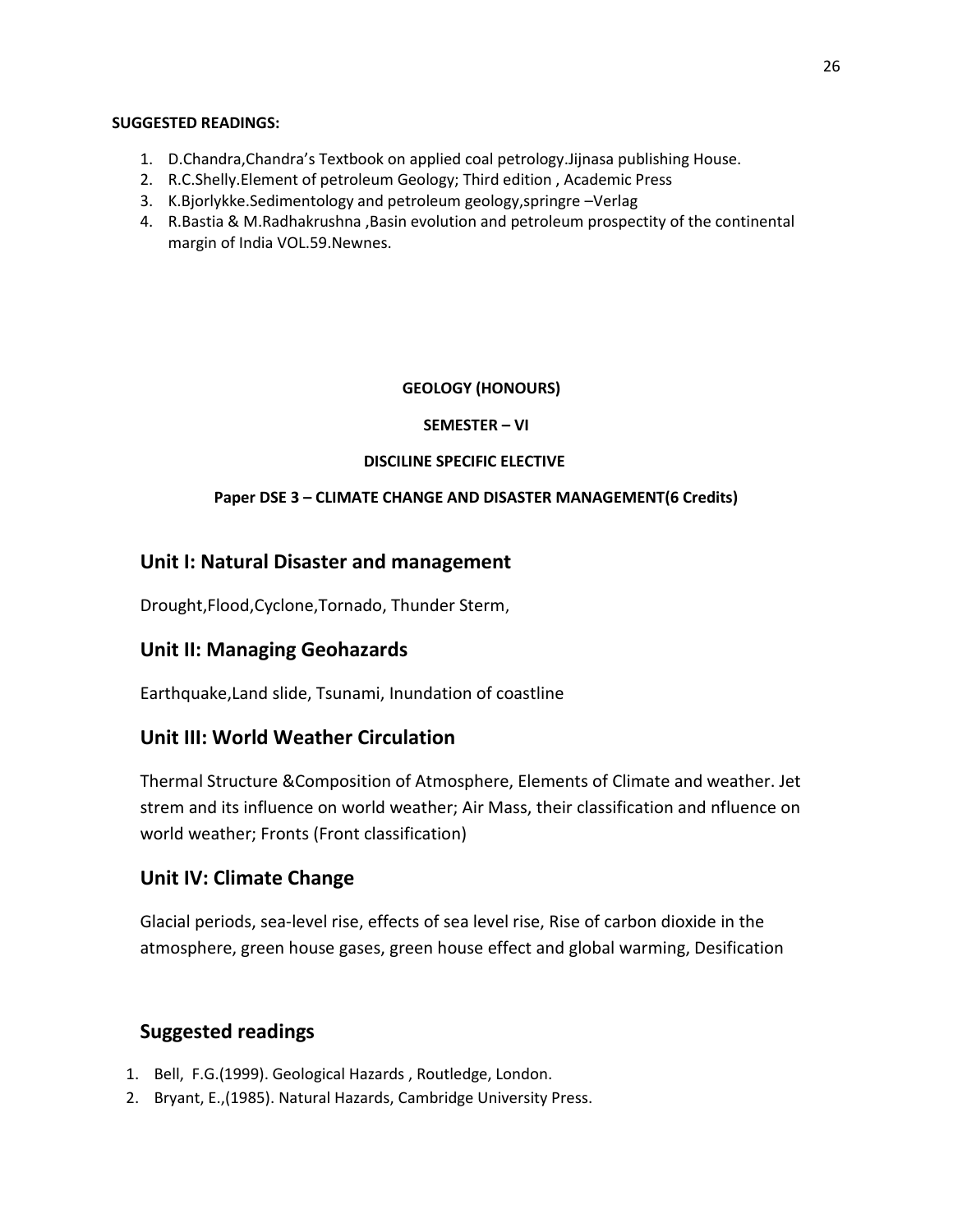3. Smith, K. (1992). Environmental Hazaeds. Routledge, London.

#### **GEOLOGY (HONOURS)**

#### **SEMESTER – VI**

#### **DISCPILINE SPECIFIC ELECTIVE**

### **Paper DSE 4– EVOLUTION OF LIFE THROUGH TIME (6 Credits)**

## **Unit I: Life through ages**

Fossils and chemical remains of ancient life.geological time scale with emphasis on major bioevents.biogeochemical cycles,abundance and diversity of microbes,extremophiles, microbes – mineral interactions,microbial mats.

## **UNIT 2: Origin of life.**

Possible life sustainining sites in the solar system,Archean life:Earths oldest life,transition from Archean to Proterozoic,the oxygen revolution and radiation of life,Precambrian microfossils-The garden of Ediacara,the snow ball earth hypothesis.

#### **UNIT 3: Phanerozoic**

**Paleozoic;**The Cambrian explosion,biomineralisation and skeletalisation.orogin of vertebrates and radiation of fishes,origin of tetrapods-life out of water,early land plants and impact of land vegetation.**Mesozoic life;**Life after the largest(P/T) mass extinction,life in the Jurrasic seas,origin of mammals,rise and fall of dinosaurs,origin of birds;and spread of flowering plants.**Cenozoic life** ;Aftermath of end Cretaceous mass extinction-radiation of placental mammals,rise of modern plants and vegetation.

#### **UNIT 4: The age of humans**

Hominid dispersals and climate setting,climate change during the phanerozopic-continental break-ups and collisions,plate tectonics and its effects on climate and life.

## **SUGGESTED READINGS:**

- 1. S.M.Stanly,Earth system history.
- 2. I.Jonathan.Lumine.W.H.Freeman,Earth –evolution of a Habitable World,Cambridge University press
- 3. D.E.Canfield & K.O.konhauser,Fundametals of Geobiology Blackwell.
- 4. R.Cowen.History of life,Blackwell.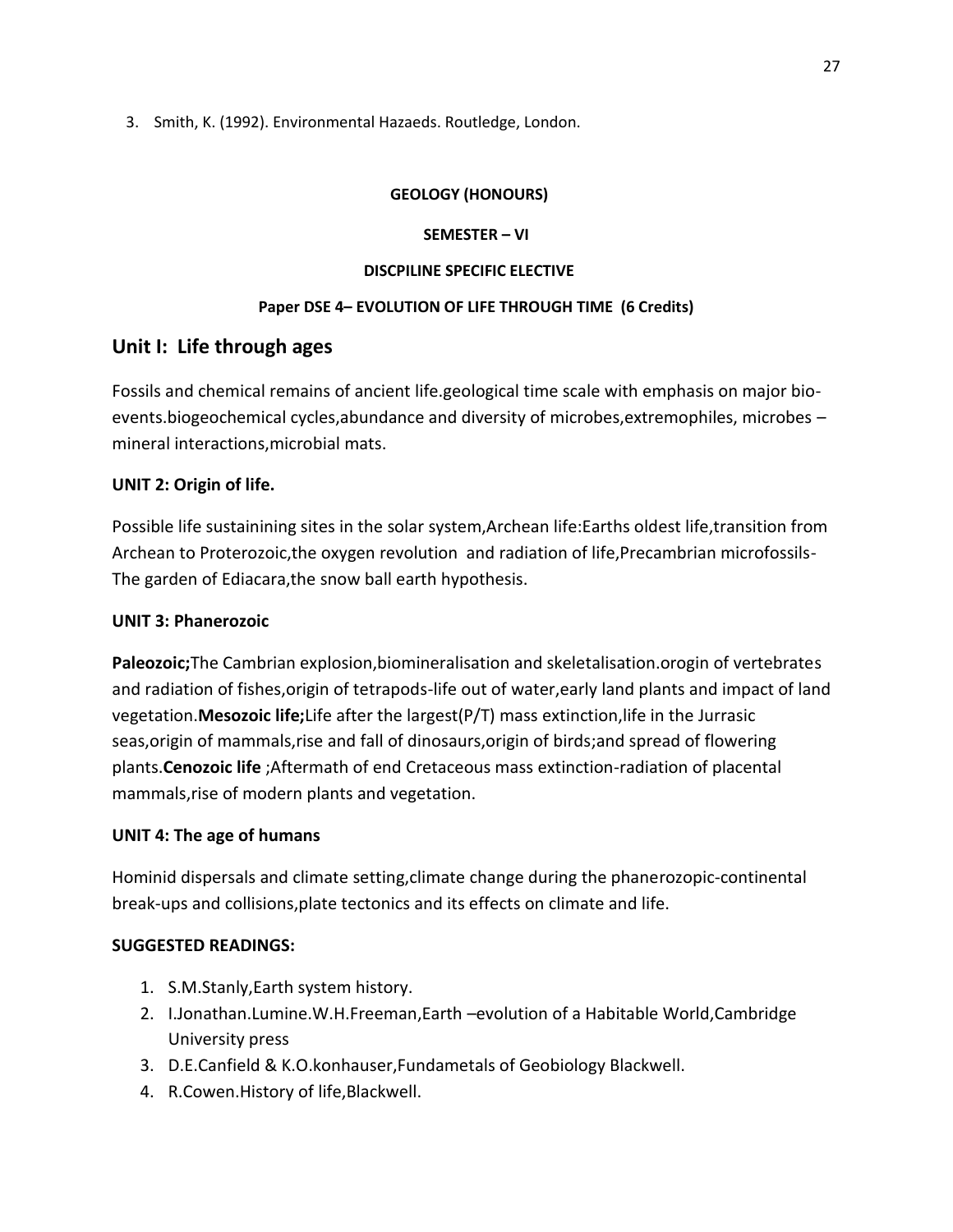**GEOLOGY (HONOURS)**

#### **SEMESTER – VI**

#### **DISCILINE SPECIFIC ELECTIVE**

#### **Paper DSE 4– PROJECT (6 Credits)**

| <b>End Semester Evaluation</b>   | MARK |
|----------------------------------|------|
| <b>Identification of problem</b> | 10   |
| <b>Review of Literature</b>      | 10   |
| Methodology                      | 10   |
| <b>Finding</b>                   | 20   |
| <b>Analysis</b>                  | 25   |
| Viva voce                        | 25   |

*For DSE 4 a student have a choice for opting either a project work or the theory paper as mentioned. The projecrt work evaluation shall be done at the time of end semester examination by external examiner*

## **Syllabus for B.Sc. Geology(General),Six semester Course under CBCS**

## **DISCIPLINE CORE COURSE STRUCTURE**

**(2016-17, 17-18, 18-19)**

I YEAR

| <b>AISTER</b><br><b>SEIVIIS</b> | <b>DCC</b> | - -<br>--<br>. | Inii |  |
|---------------------------------|------------|----------------|------|--|
|---------------------------------|------------|----------------|------|--|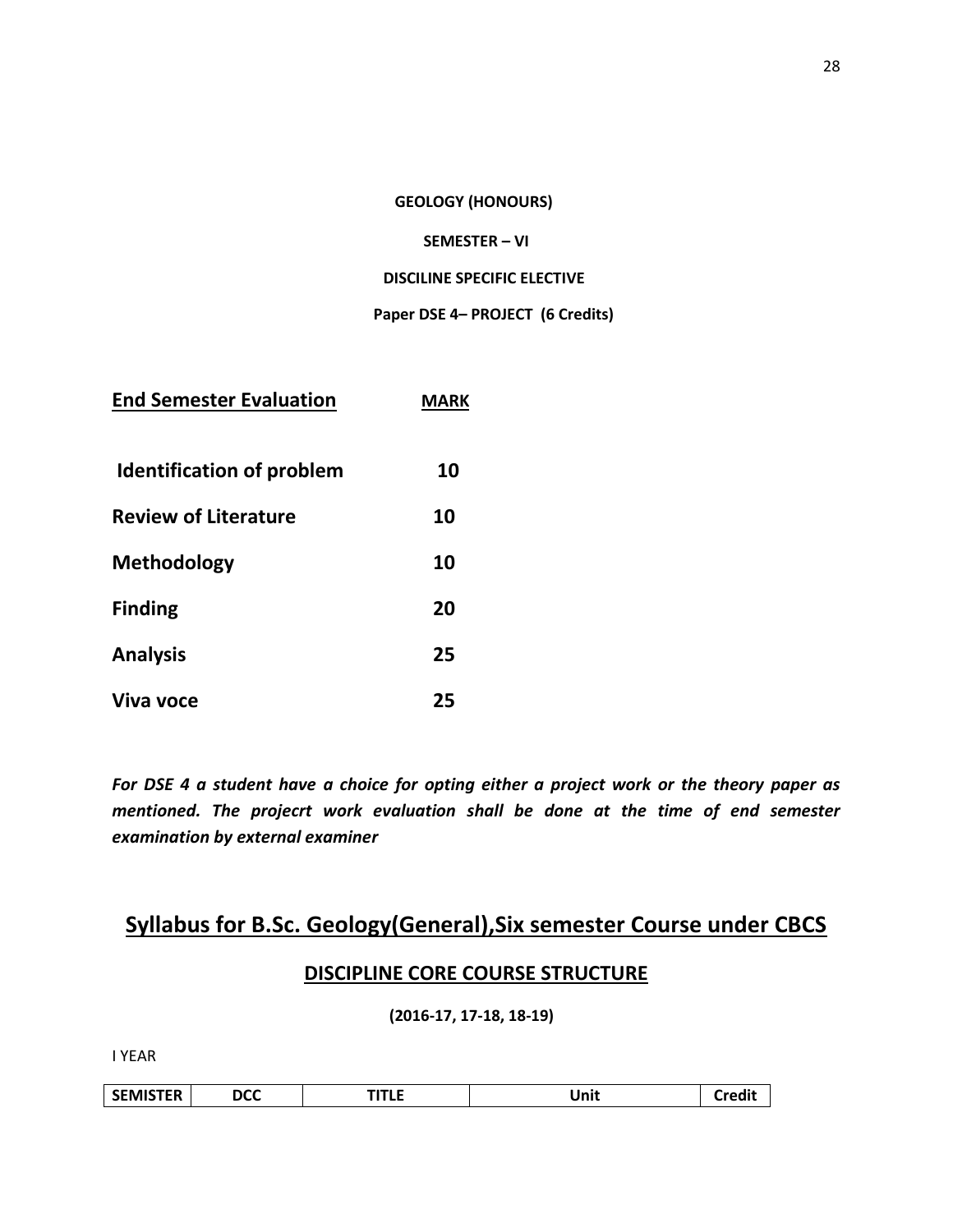|              | Code/No          |                                  |                           |                |
|--------------|------------------|----------------------------------|---------------------------|----------------|
|              |                  |                                  | U-1 Pjysical Geology(A)   |                |
|              |                  | <b>Physical &amp; Structural</b> | U-2 Pjysical Geology(B)   |                |
|              | DCC-1            | Geology                          | U-3 Structural Geology(A) | 4              |
|              |                  |                                  | U-4 Structural Geology(B) |                |
|              |                  |                                  |                           | $\overline{2}$ |
|              | <b>Practcal</b>  |                                  |                           |                |
| $\mathbf{H}$ | DCC-2            |                                  | U-1 Crystallography(A)    |                |
|              |                  | <b>Crystallography &amp;</b>     | U-2 Crystallography(B)    | 4              |
|              |                  | <b>Mineralogy</b>                | U-3 Mineralogy            |                |
|              |                  |                                  | U-4 optical Mineralogy    |                |
|              |                  |                                  |                           | $\overline{2}$ |
|              | <b>Practical</b> |                                  |                           |                |
| Ш            |                  |                                  | U-1 Igneous Petrology     | 4              |
|              |                  | Petrology                        | U-2 Sedimentary Petrology |                |
|              | DCC-3            |                                  | U-3 Metamorphology        |                |
|              |                  |                                  | U-4Petrography            |                |
|              |                  |                                  |                           | $\overline{2}$ |
|              | <b>Prctical</b>  |                                  |                           |                |
| IV           |                  |                                  | U-1 Stratigraphy          | 4              |
|              |                  | <b>Stratigraphy &amp;</b>        | U-2 Pre & Post cambrian   |                |
|              | DCC-4            | palaeontology                    | Stratigraphy              |                |
|              |                  |                                  | U-3 Palaeontology(A)      |                |
|              |                  |                                  | U-4 Palaeontology(B)      |                |
|              |                  |                                  |                           | $\overline{2}$ |
|              | <b>Practical</b> |                                  |                           |                |

## **III YEAR Discipline Specific Elective In Geology**

| <b>SEMISTER</b> | <b>DCE</b><br>Code/No | <b>TITLE</b>                  | Unit                          | <b>Credit</b>  |
|-----------------|-----------------------|-------------------------------|-------------------------------|----------------|
| V               | DSE-A                 |                               | U-1Economic Geology           |                |
|                 |                       | <b>Economic Geology &amp;</b> | U-2 metallic Mineral          | 4              |
|                 |                       | Hydrogeology                  | Resources                     |                |
|                 |                       |                               | U-3Non Metallic Mineral       |                |
|                 |                       |                               | <b>Resources</b>              |                |
|                 |                       |                               | U-4 Geology of Odisha         |                |
|                 | <b>Practical</b>      |                               |                               | $\overline{2}$ |
|                 |                       |                               |                               |                |
| VI              | DSE-B                 |                               | U-1Hydrogeology               |                |
|                 |                       | <b>Elements of Applied</b>    | U-2 Mineral Exploration       |                |
|                 |                       | Geology                       | U-3 Remote Sensing            | 4              |
|                 |                       |                               | <b>U-4Engineering Geology</b> |                |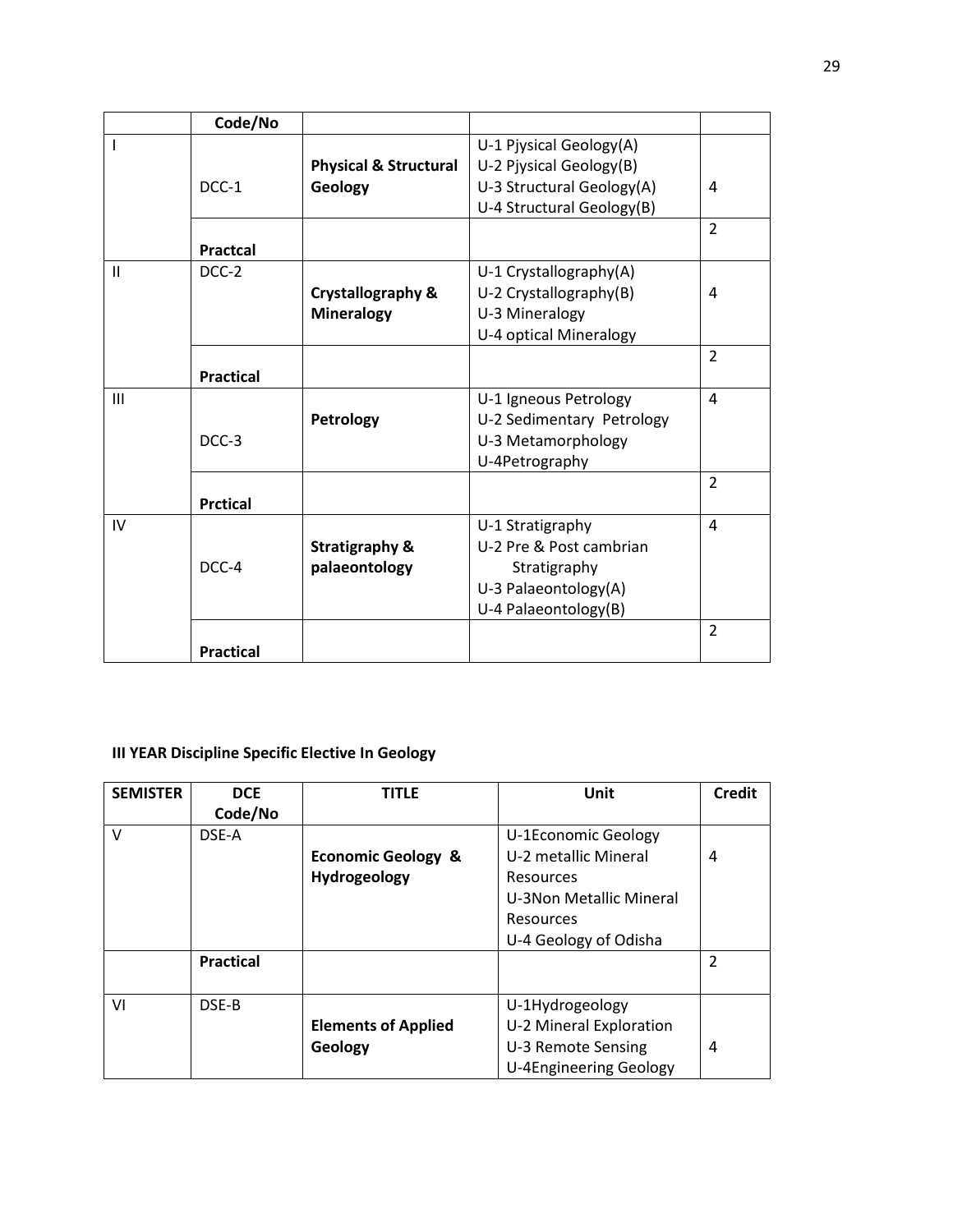|  | <b>Practical</b> |  |  |
|--|------------------|--|--|
|  |                  |  |  |

 **GEOLOGY (General)**

 **Semester I**

 **Core Course**

 **Paper CC1: Physical & Structural Geology (6 Credits )**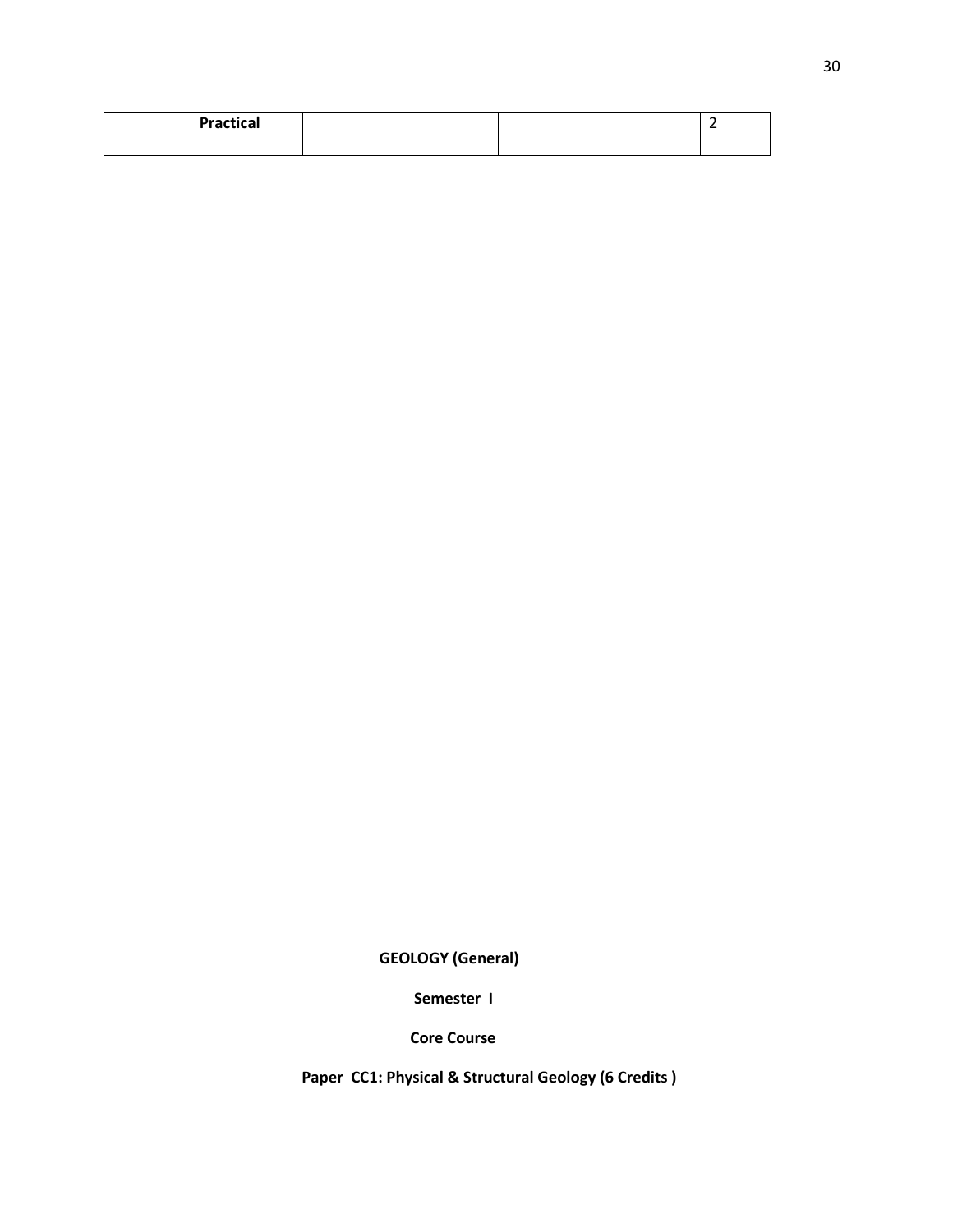#### **UNIT 1: Physical Geology (A)**

Scope and subdivision of geology, age and origin of the earth , earthquakes and volcanoes.

#### **UNIT 2: Physical Geology (B)**

Processes of weathering and erosion, geomorphic agents, geological action of running water, wind and glacier.

#### **UNIT 3: Structural Geology (A)**

Attitude of beds-strike and dip, concept of structural geology,foliation,its relation with major structure.

#### **UNIT 4: Structural Geology (B)**

Geometry and classification of fold,fault and joints,Types and geologicall significance of unconformities.

#### **PRACTICAL: (2 Credits )**

Drawing of Geological Sections and interpretation of structures from Geological maps. Completion of out crops.

#### **SUGGESTED READINGS**

- 1. Arthur Holmes,Principles of physical geology.Chapman and Hall,Londan
- 2. Miller,An introduction to physical geology.East west pres ltd.
- 3. E.V.Spencer. Basic concepts of Physical Geology.Oxford and IBH.
- 4. G.B.Mahapatra,A text book of Physical geology.CBS publishers.
- 5. M.P.Billings.Structural geology.Printice Hall.
- 6. G.R.Davis,Structural geology of rocks and region.John Wiley.
- 7. E.S.Hills,Elements of structural geology.Farriod and Son,London.
- 8. R.O.Singh.Structural geology,A practical approach.Ganga kaveri publ.,Varanasi

#### **GEOLOGY (General)**

#### **Semester II**

#### **Core Course**

## **Paper CC2: Crystallography & Mineralogy (6 Credits )**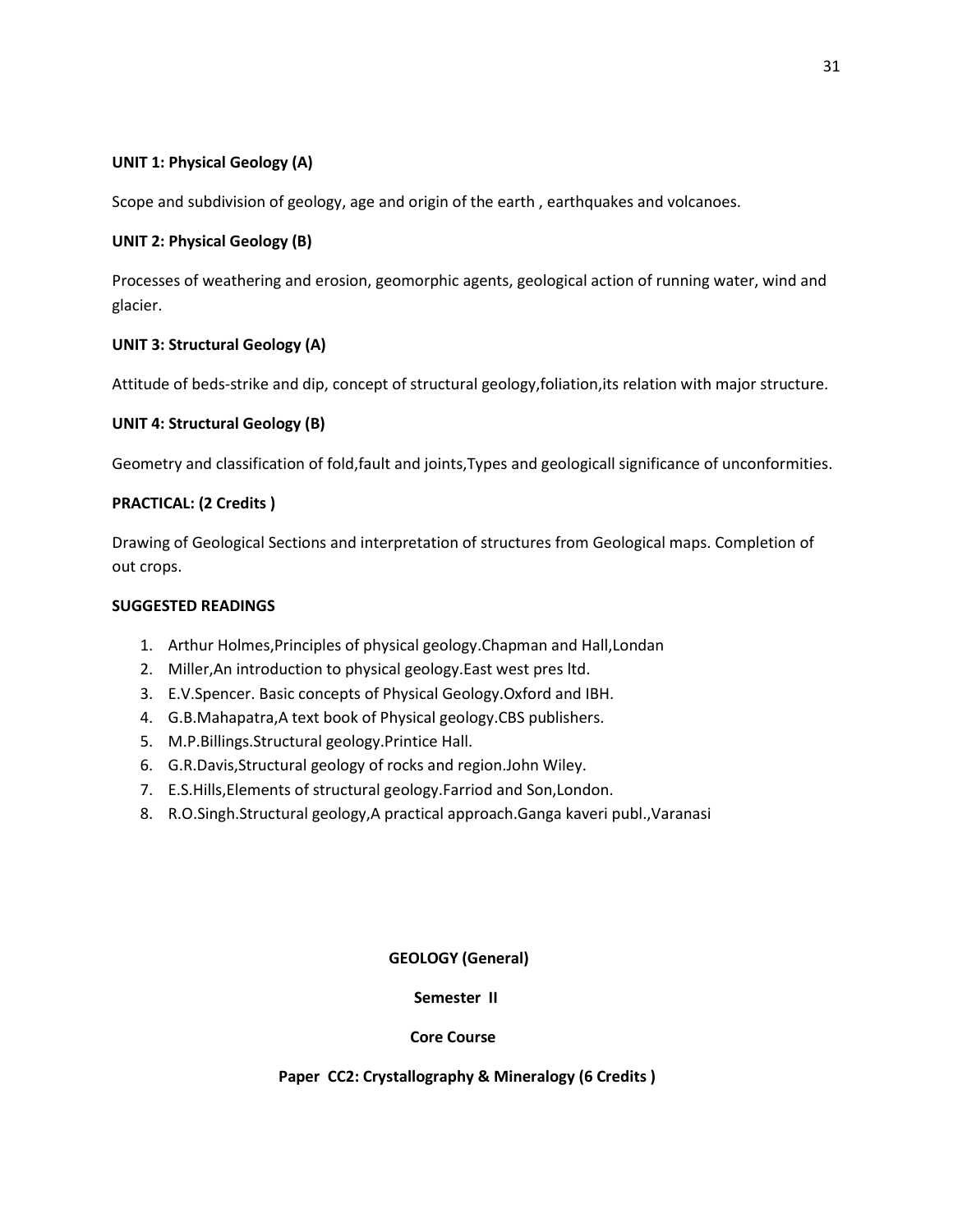#### **UNIT 1: Crystallography (A)**

Crystalline and non crystalline substances, crystallographic axes, symmetry elements, parameters, indices,twinning , stereographic projections

#### **Unit 2: Crystallography (B)**

Classification of crystals, study of normal class of six systems.

#### **UNIT 3: Mineralogy**

Definition of minerals and their classification ,physical properties of minerals, study of important rock forming minerals , quartz, orthoclase, microcline, plagioclase, hornblende, muscovite, biotite, olivine, garnet,kyanite,silimanite,baryle,tourmaline, topaz, calcite, talc, gypsum, apatite, galena, pyrite, chalcopyrite,chromite,bauxite,.

#### **UNIT 4: Optical mineralogy**

Nature of light and their propagation . Double refraction,polarization,Nicol prism,optic axis,behavior of light in mineral thin section ,parts of petrological microscope.Study of optical properties of thin section under microscope.

#### **PRACTICAL: ( 2 Credits)**

- 1. Study and identification of crystal models of Normal classes of Cubic, Tetragonal, Hexagonal, Orthorhombic.
- 2. Megascopic identification important Rock forming minerals.
- 3. Study of optical characters of rock forming minerals in thin section.

#### **SUGGESTED READINGS**

- 1. Klein, C. Dutrow, B. Dwight, J.& Klein, C.(2007). The 23<sup>rd</sup> Editiopn of the Manual of Mineral Science (after james D.Dana). J.Wiley & Sons.
- 2. Kerr, P.F. (1959). Optical Mineralogy. McGraw-Hill.
- 3. Verma, P.K. (2010).Optical Mineralogy (Four Colour). Ane Books Pvt Ltd.
- 4. Deer, W.A. Howie, R.A. & Zussman An introduction to bthe rock forming minerals (vol 696).London:Longman

#### **GEOLOGY (General)**

 **Semester III**

 **Core Course**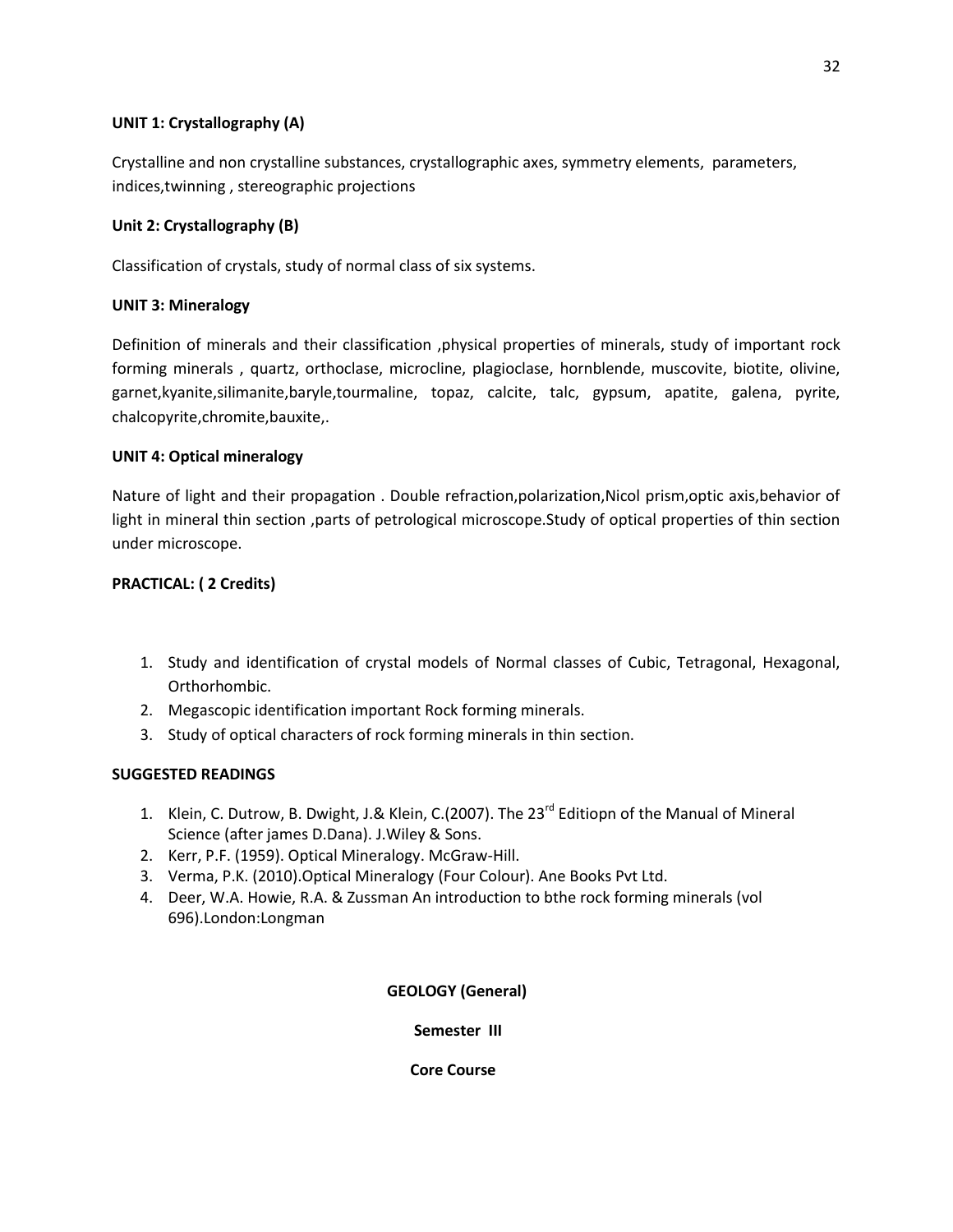#### **Paper CC3: Petrology (6 Credits )**

#### **UNIT 1: Igneous petrology**

Form, texture,structure and classification of igneous rocks,concept of magma.

#### **UNIT 2: Sedimentary petrology**

Sediments and sedimentary rocks,texture,structure and classification of sedimentary rocks.

#### **UNIT 3: Metamorphic rocks**

Metamorphism,agents and types of metamorphism,texture and structure of metamorphic rocks.

#### **UNIT 4: Petrography**

Describe different characters of following igneous,sedimentary and metamorphic rocks

 Granite,pegmatite,syenite,basalt,dolerite,gabbro,conglomerate,breccias,shale,sans stone,gneiss, slate, marble, quartzite,schist.

#### **PRACTICAL: (2 Credits) Mark End Sem 25**

- 1. Megascopic & Microscopic identification of rocks as in theory.
- 2. Field study: Visit to local Geological Outcrops for 2 days to study lithology, structures, & geomorphology followed by report writing.

#### **SUGGESTED READINGS**

- 1. A.Philpots & J.Ague.Principles of igneous and metamorphic petrology.Cambridge University Press.
- 2. J.D.Winter.Principles of igneous and metamorphic petrology.Pearson
- 3. M.K.Bose.Igneous petrology.
- 4. G.W.Tyrrell.Principles of Petrology

#### **GEOLOGY (General)**

 **Semester IV**

 **Core Course**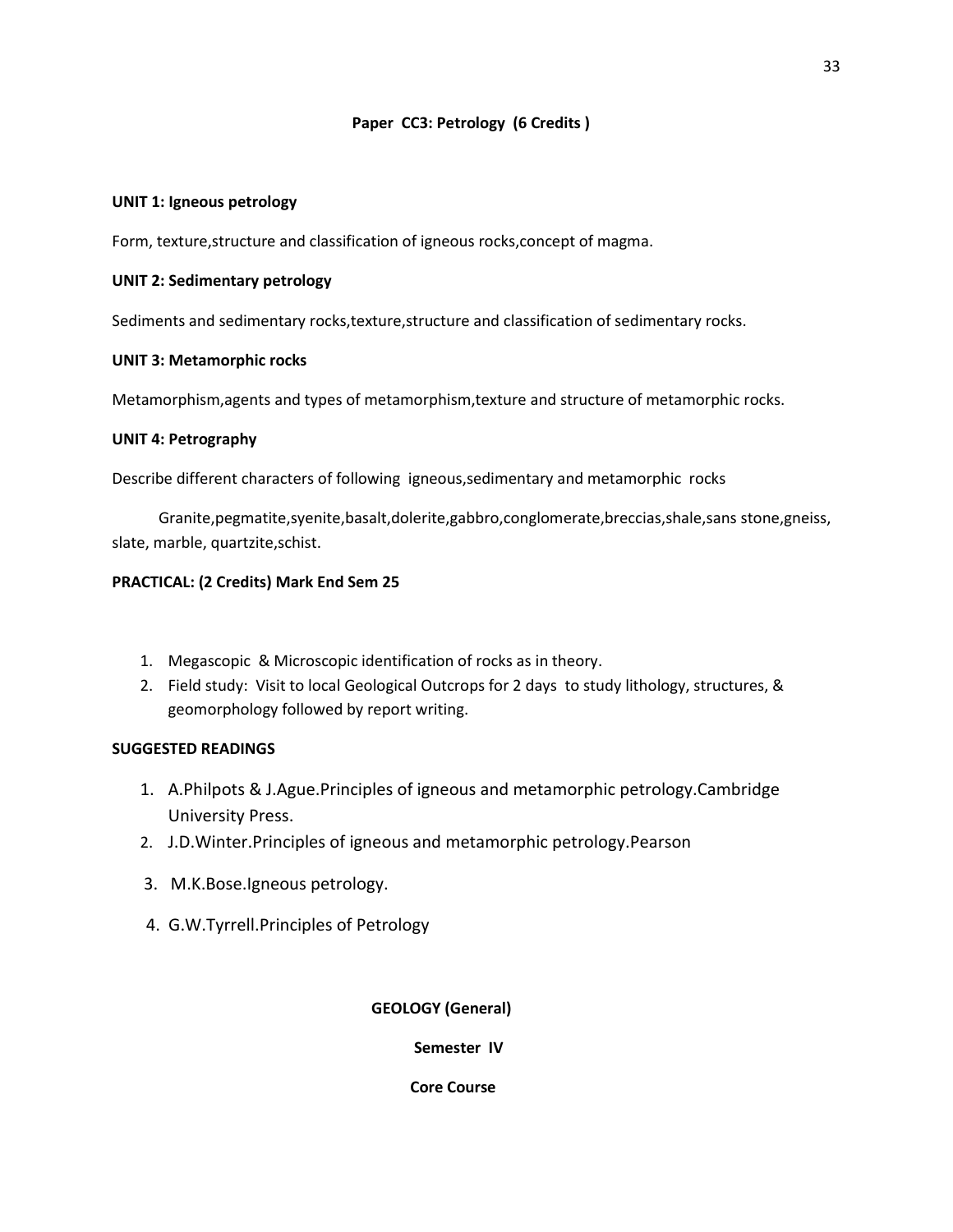#### **Paper CC4: Stratigraphy & Palaeontology (6 Credits )**

#### **UNIT 1: Stratigraphy**

Principles of stratigraphy,standard stratigraphic time scale and its Indian equivalence . stratigraphic correlation.physiographic and tectonic division of India.

#### **UNIT 2: Pre and Post Cambrian Stratigraphy**

Achaean formation of India , Karnataka,Rajasthan,Bihar and Odisha,type area of Cuddapah and Vindhyan,Gondwana formation of India,Triassic of spiti,Jurassic of kutch and cretaceous of Trichinopolly, geology of odisha.

#### **UNIT 3: Palaeontology (A)**

Definition of fossils,fossils and fossilization,uses of fossils,morphologic study of Brachiopoda, Pelecypoda,Gastropoda Cephalopoda.

#### **UNIT 4: Palaeontology (B)**

Murex,conus,pectene,products, Teribratula, Arca, Turitela, Nautilus, Glossopteries, Gangomopteries and Ptillophyllum.

#### **PRACTICAL: (2 Credits)**

- 1. Study, Identificastion, drawing, labeling of the invertebrate & plant fossils.
- 2. Study of Geological map of India & identification of major stratigraphy units.
- 3. Study of rocks in hand specimens from Easternghat group.

#### **SUGGESTED READING**

- 1. Out line of palaeontology,Swinerton
- 2. Henry Woods, Palaeontology invertebrate.CBS publishers
- 3. Dr. P.C.Jain,Dr.M.S.Anantharaman. Palaeontology evolution and animal distribution.Vishal publishing.
- 4. M.S.Krishnan ,Geology of India and Burma.CBS Publisher.

#### **GEOLOGY (GENERAL )**

#### **Semester V**

#### **DISCIPLINE SPECIFIC ELECTIVE (DSE)**

#### **Paper 1: Economic Geology & Hydrogeology (6 Credits )**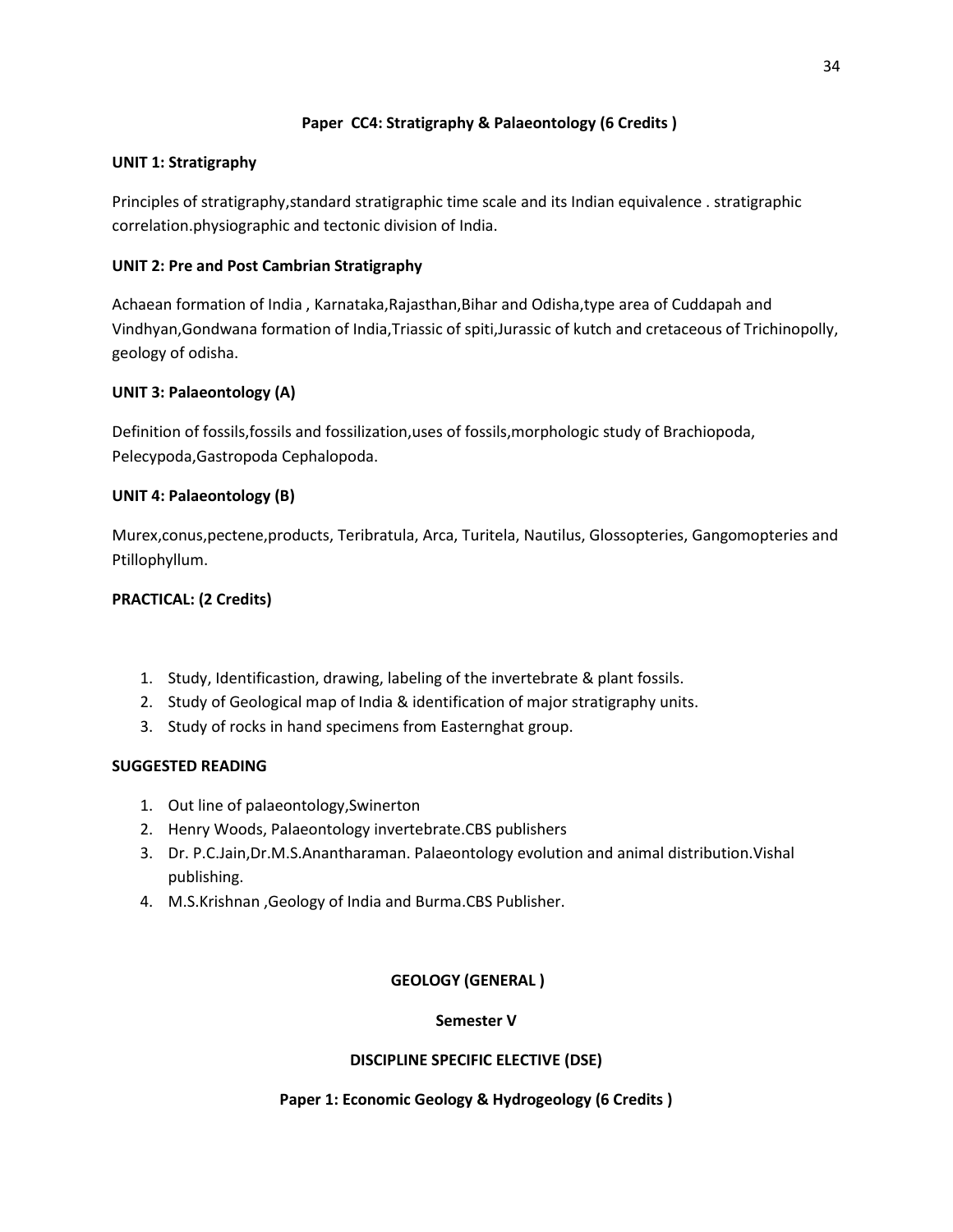#### **UNIT 1: Economic Geology (Processes of formation of mineral deposits)**

Concepts of ore,tenor, gangue,processes of formation of mineral deposits.Magmatic concentration,hydrothermal deposits.oxidation and supergene sulphide enrichment.

#### **UNIT 2: (Metallic mineral resources)**

Mode and occurance genesis,uses and Indian distribution of following minerals

Iron,Manganese,Chromium,Aluminium,Lead & zinc.

#### **UNIT 3: Non-metallic mineral resources**

Raw materials for cement and refractory industries and their Indian distribution,coal and petroleum.

#### **UNIT 4: Geology of Odisha**

Structure ,Stratigraphy and economical mineral resources of Odisha.

#### **PRACTICAL: (2 Credits)**

- 1. Identiofication of Ore & Industriasl minerals.
- 2. Preparation of maps: Distribution of important ores and other economic minerals in India.

#### **SUGGESTED READINGS:**

- 1. Guilbert J.M. and Park Jr., C.F.(1986) The Geology of Ore deposits. Freeman & Co
- 2. Batman A.M. and Jensen M.L. (1990) Economic Mineral Deposit john Wiley
- 3. Evans A.M. (1993) Ore geology of industrial Minerals. Wiley
- 4. Laurence Robb, (2005) Introduction to ore forming processes. Wiley
- 5. Gokhale K.V.G.K. and Rao, T.C.(1978) Ore deposits of India their distribution and processing, tata-McGraw hill, New Delhi.
- 6. Deb S.(1980) Industrial minerals and rocks of india, Allied Publishers
- 7. Sarkar S.C. and Gupta A.(2014) Crustal Evolution and Metllogeny in India, Cambridge publication

#### **GEOLOGY (GENERAL)**

#### **SemesterV I**

#### **DISCIPLINE SPECIFIC ELECTIVE (DSE)**

#### **Paper 2: Elements of Applied Geology (6 Credits )**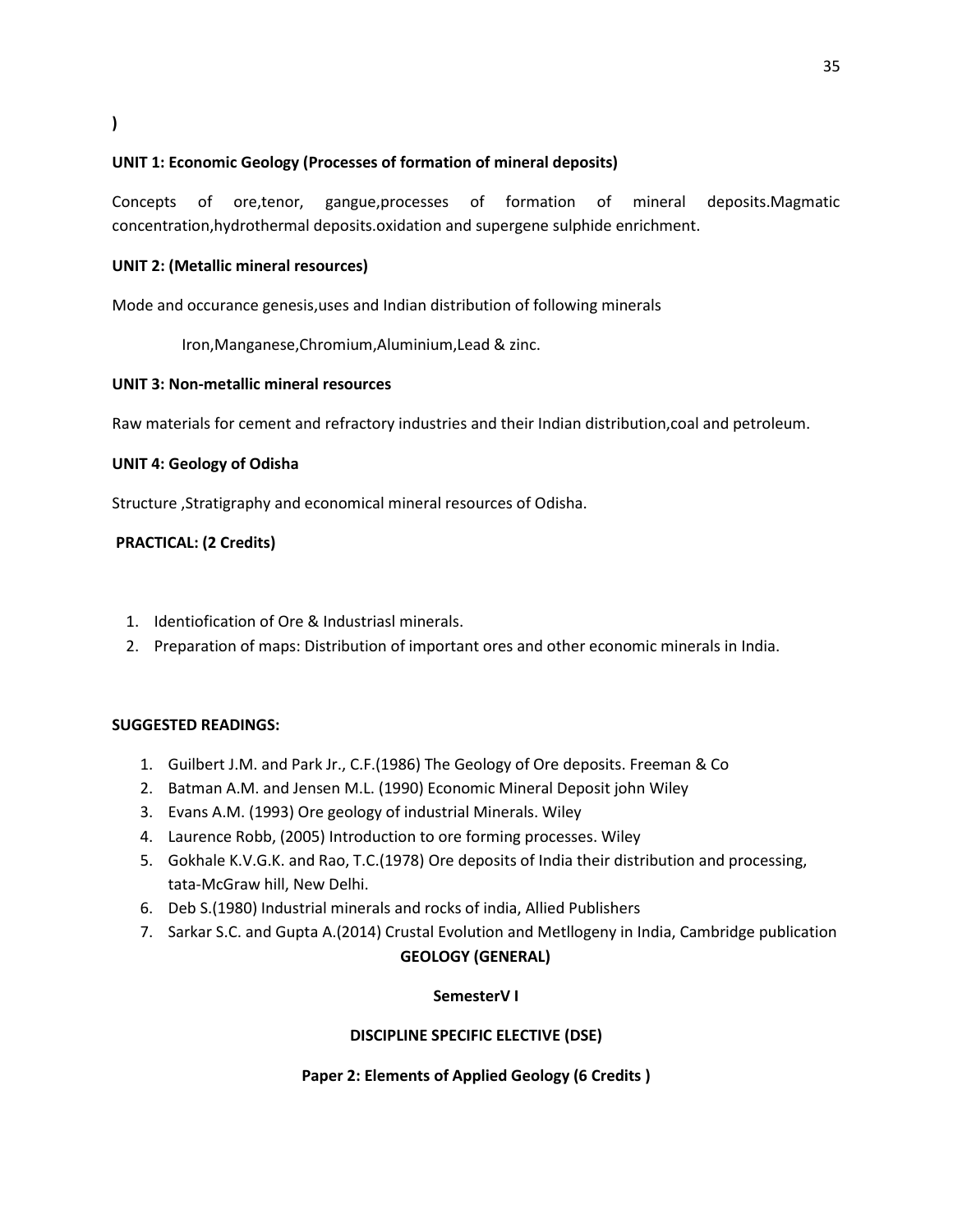#### **UNIT 1: Hydrology**

Hydrologic cycle,hydrological properties of rocks as porosity,permeability,vertical; zonation of ground water,aquifuse,aquitard,aquiclude and aquifer,types of aquifer,ground water province of India.

#### **UNIT 2:Mineral Exploration**

Principles of mineral exploration, geological and geophysical prospectings of mineral deposits.sampling,essying and concepts of mining.

#### **UNIT 3:Remote sensing**

Types and acquisition of aerial photographs;scale and resolution;principles of stereoscopy,relief displacement,vertical exaggeration and distortion,elements of air photo interpretation.identification of sedimentary,igneousand metamorphic rocks and various Aeolian,glacial,fluvial and marine landforms.cocepts in remote sensing,sensors and scanners,satellites and their characteristics,data formats-raster and vector.

#### **UNIT 4:Engineering Geology**

Scope of engineering geology,geology of reservoirs and dams.building stones and road materials.social erosion and conservation.

#### **PRACTICAL: (2 Credits)**

- 1. Interpretation of Geological map from dam site.
- 2. Study of distribution of major dam of india.
- 3. Ground water problems related to calculation of coefficient of permeability & seepage velocity.
- 4. Aerial photo interpretation, Identification of Igneous, sedimentasry, metamorphic rocks & various Aeolian, & fluvial landforms.

#### **SUGGESTED READINGS:**

- **1.** D.K.Todd,Ground water hydrology,john wiley & sons.
- **2.** K.R.Karanth,Ground water;Assessment,Development and management,Tata McGraw-Hill pub.co.ltd.
- **3.** D.K.Banerjee,Mineral Resources of India.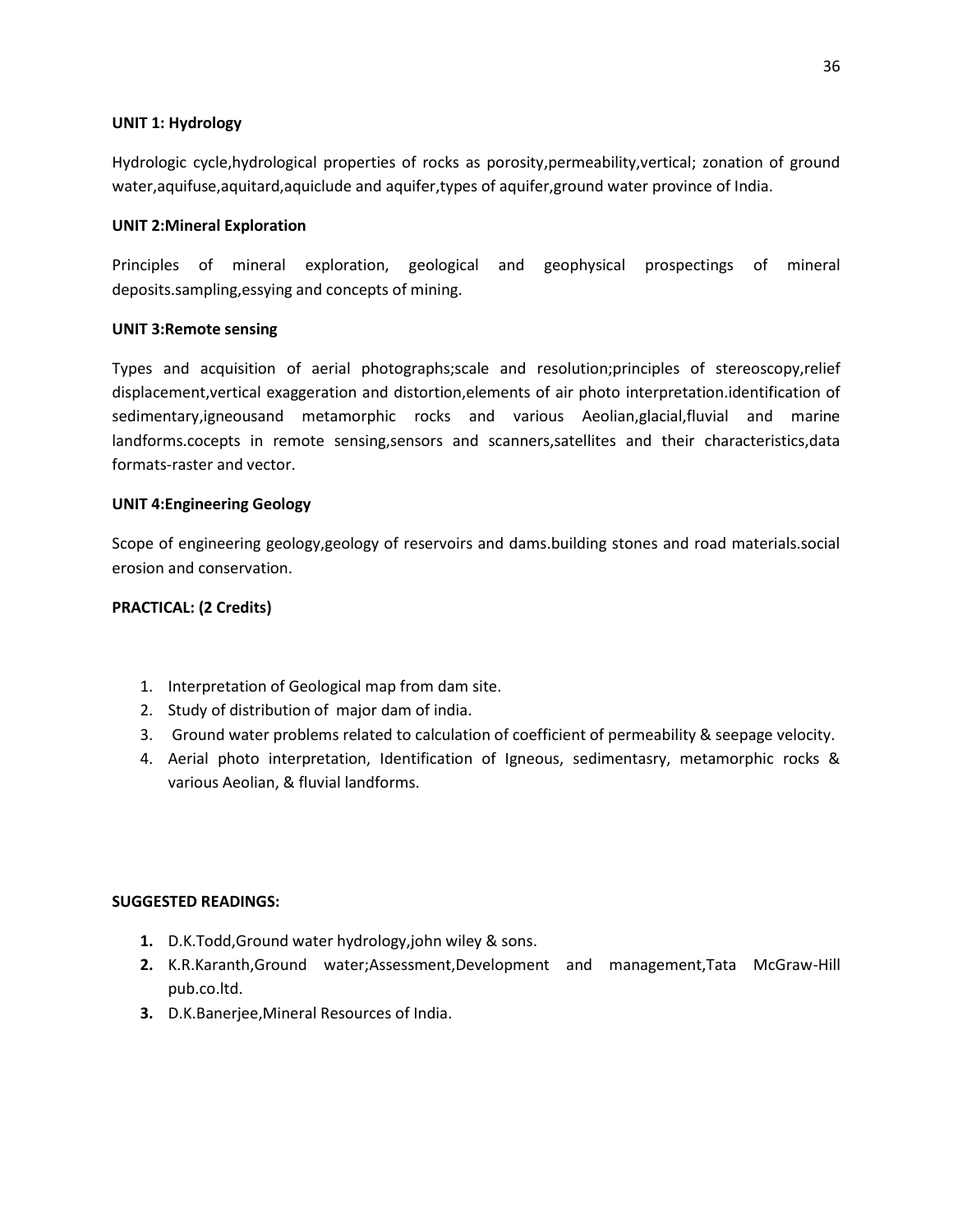## **Generic Elective for other Hons Students**

| Semester     | Paper           | Title                  | units                         | Credits |
|--------------|-----------------|------------------------|-------------------------------|---------|
|              | Code            |                        |                               |         |
|              | Ge 1            |                        | U1 General Geology            |         |
|              |                 | <b>Essentials of</b>   | <b>U2 Mineralogy</b>          |         |
|              |                 | Geology                | U3 Petrology                  | 4       |
|              |                 |                        | U4 structure, Fossil and      |         |
|              |                 |                        | Stratigraphy                  |         |
|              |                 | <b>PRACTICAL</b>       |                               | 2       |
|              | Ge <sub>2</sub> | <b>Economic and</b>    | U1 Economic geology           |         |
| $\mathbf{I}$ |                 | <b>Applied Geology</b> | U2 Hydrogeology               | 4       |
|              |                 |                        | U3 Engineering Geology        |         |
|              |                 |                        | <b>U4 Mineral Prospecting</b> |         |
|              |                 | <b>PRACTICAL</b>       |                               | 2       |

## **GEOLOGY**

## **Semester I**

## **Generic Elective Course**

## **Paper GE1-ESSENTIALS OF GEOLOGY** (**6 Credits**)

## **UNIT-1: General Geology**

Introduction to geology, Scope, sub-disciplines and relationship with other branches of science. Origin of earth, internal structure of the earth, Earthquakes, Volcanoes, Concept of plate tectonic. Weathering and it's type, Geological work of running water.

#### **UNIT-II: Mineralogy**

Mineral - Definition, Physical properties of mineral, Chemical composition and Physical properties of quartz, Orthoclase, Microcline, Plagioclase, Olivine, Garnet, Muscovite, Biotite, Augite, Hornblende, Talc, Gypsum, Fluorite, Corundum, Tourmaline, Beryl, Calcite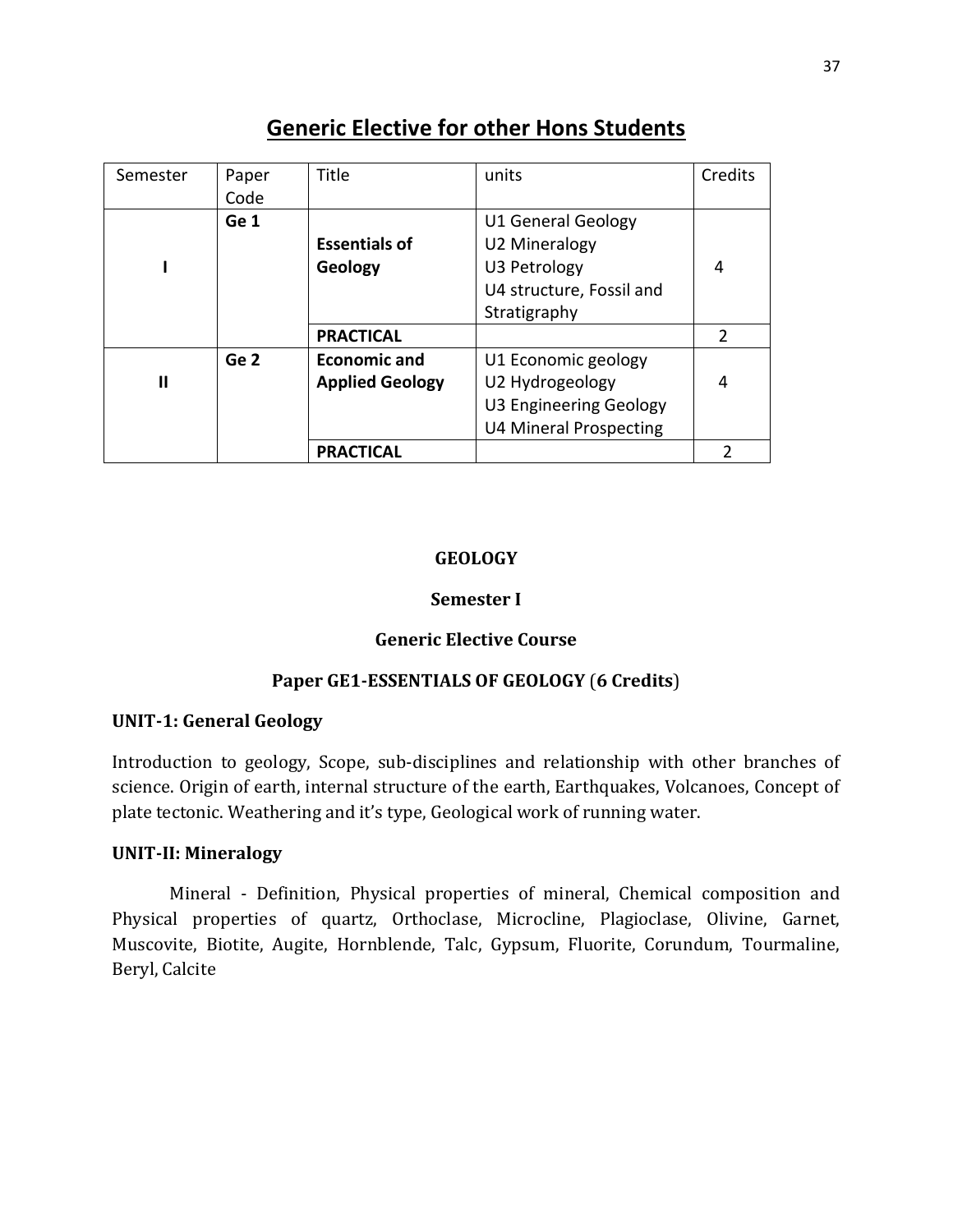#### **UNIT-III: Petrology**

Brief idea about mode of formation of igneous, Sedimentary and Metamorphic rock, Texture and Structure of igneous rock, Sedimentary and Metamorphic Rocks. Petrography notes on Granite, pegmatiteGabbro,,Dolerite Basalt, Sandstone, Limestone, Shale, Conglomerate, Schist, Gneiss, Marble,Slate, Khondalite,Charnockite.

#### **UNIT-IV: Structure, Fossil and Stratigraphy**

 Sratification and its attitude, Types of fold, fault and unconformity. Definition of fossil, Mode of preservation of fossil, Uses of Fossil, Study of important fossils (Glossopteries, Gangamopteris, Ptilophylum, Arca, Terebratula, Pecten, Physa, Murex, Nautilus), Geological time scale, Principle of Stratigraphy, Physiography division of india, Eastern Ghat Group, Gondwana Super Group

**PRACTICAL(Credt 2):** Megascopic identification of rock forming minerals and rocks as given in theory. Study of fossils given in theory. Drawing of profile, section, description of physiography and geology of given geological map.

#### **GEOLOGY**

#### **Semester II**

#### **Generic Elective Course**

#### **Paper GE 2-ECONOMIC AND APPLIED GEOLOGY**(6 Credits)

#### **UNIT-I: Economic Geology**

 Concept of ore mineral, Gangue, Ore, Tenor. Outline of the process of formation of ore deposits. Mineral resources of odisha.

### **UNIT-II: Hydrogeology**

 Hydrologic cycle, Hydrological properties of rock as perosity, Permeability, Vertical Zonation of ground water, Aguifuse, Aquiturd, Aquiclude and Aquifer, type of Aquifer, Ground water.

#### **UNIT-III: Engineering Geology**

Geology of Reservoirs and Dams, Soil erosion and Conservation.